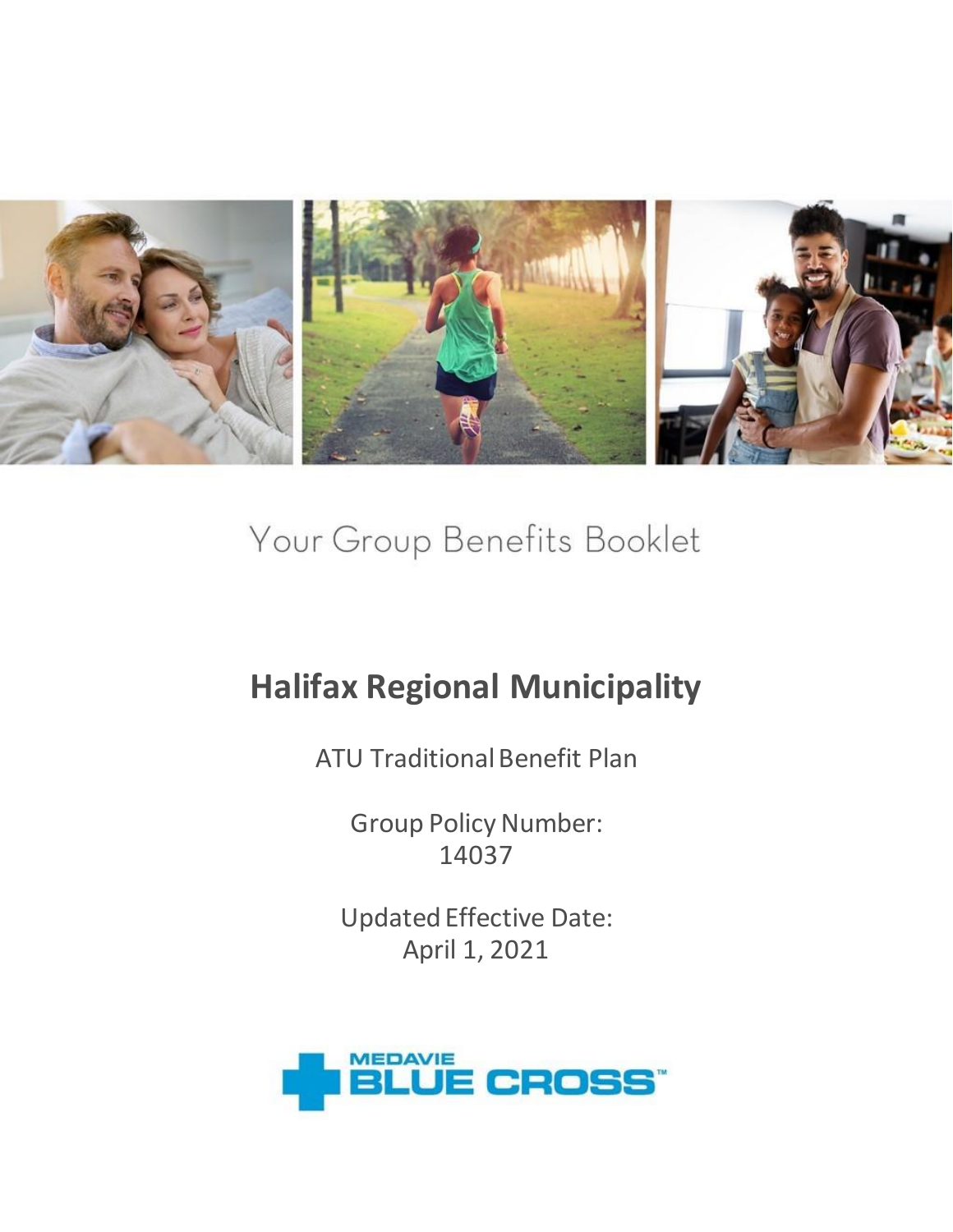## **Welcome to your Group Benefits Plan**

Your group benefits coverage provides you with the peace of mind that you and your family are protected today and in the future.

This program is insured by Blue Cross Life Insurance Company of Canada, which will be referred to as "Blue Cross" for convenience of reference.

Our commitment to service, innovative solutions and technological expertise mean you can rest easy because at Blue Cross, we're always there for you.

## **About this Booklet**

**This booklet, together with your identification card, contains important information about your group benefits coverage. You should keep them in a safe place for future reference.**

This booklet summarizes the important features of your group benefits coverage. It is prepared as information only, and does not, in itself, constitute an agreement. The exact terms and conditions of your group benefits coverage are described in the group policy held by your employer. In the event of a difference of wording of the group policy, the group policy will prevail, to the extent permitted by law.

Your booklet is divided into the following sections:

- **Summary of Benefits:** Outlines the main features of each benefit. It is important to read your Summary of Benefits along with the benefit details to ensure you fully understand your benefit coverage.
- **Coverage Details:** Contains important information regarding the eligibility requirements for your group benefits coverage. This includes when your coverage begins and ends, plus other useful information to help you take advantage of the coverage available to you.



- **Rights and Responsibilities under the Policy:** Outlines your responsibilities under the group policy (such as your responsibility to notify your employer upon change in status) and your rights (for example your right to privacy).
- **How to Submit a Claim and Obtain More Information:** Provides additional information on how you can submit claims and obtain more information regarding your coverage.
- **Helpful Tips:** Throughout this booklet we provide useful tips to help you better understand and get the most out of your group benefits.

## **Medavie Mobile App**

Submit a claim, access an electronic version of your ID card, check coverage, find a health professional in your area, and much more! Visit **www.medavie.bluecross.ca/app** for more information or to download the app.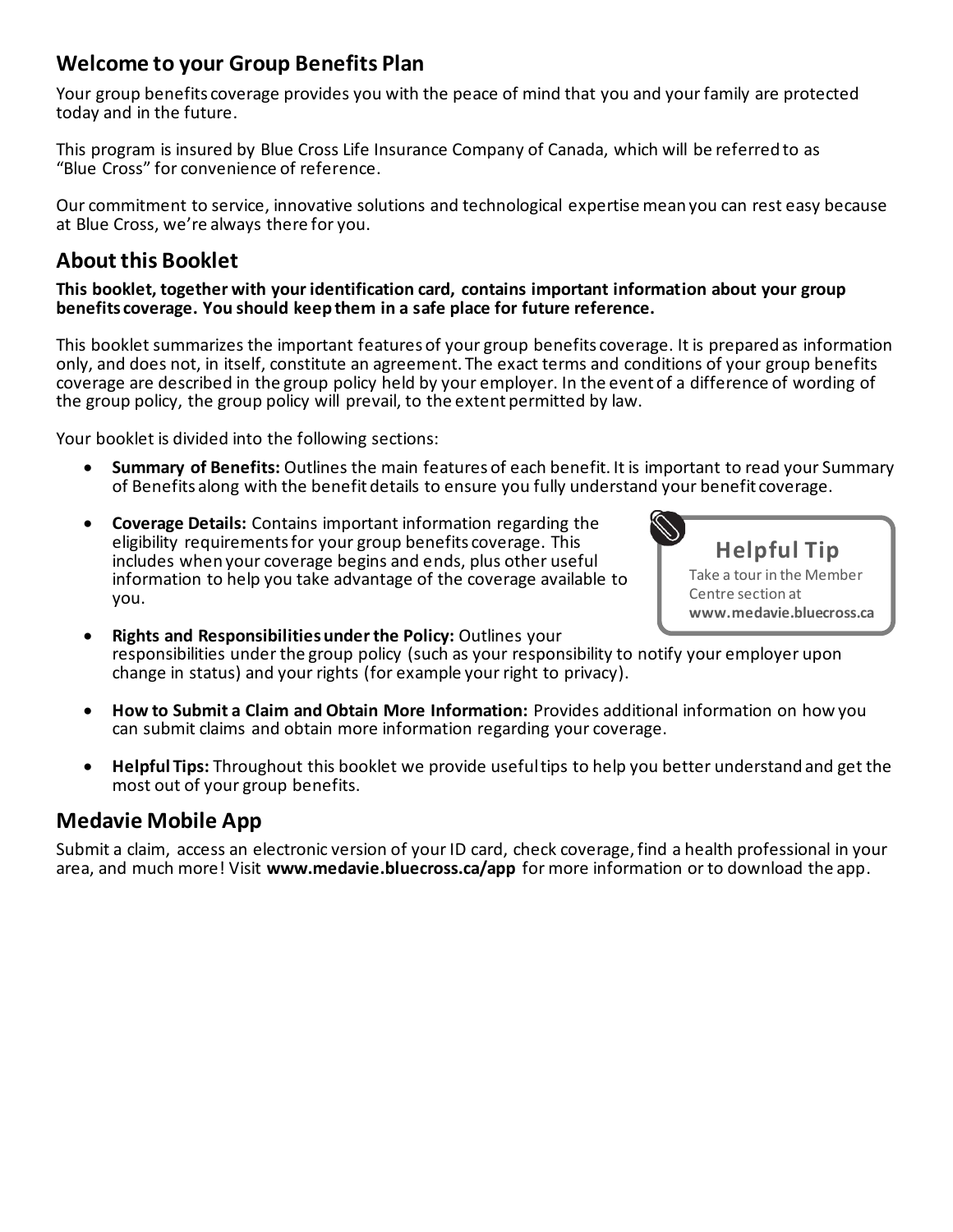## TABLE OF CONTENTS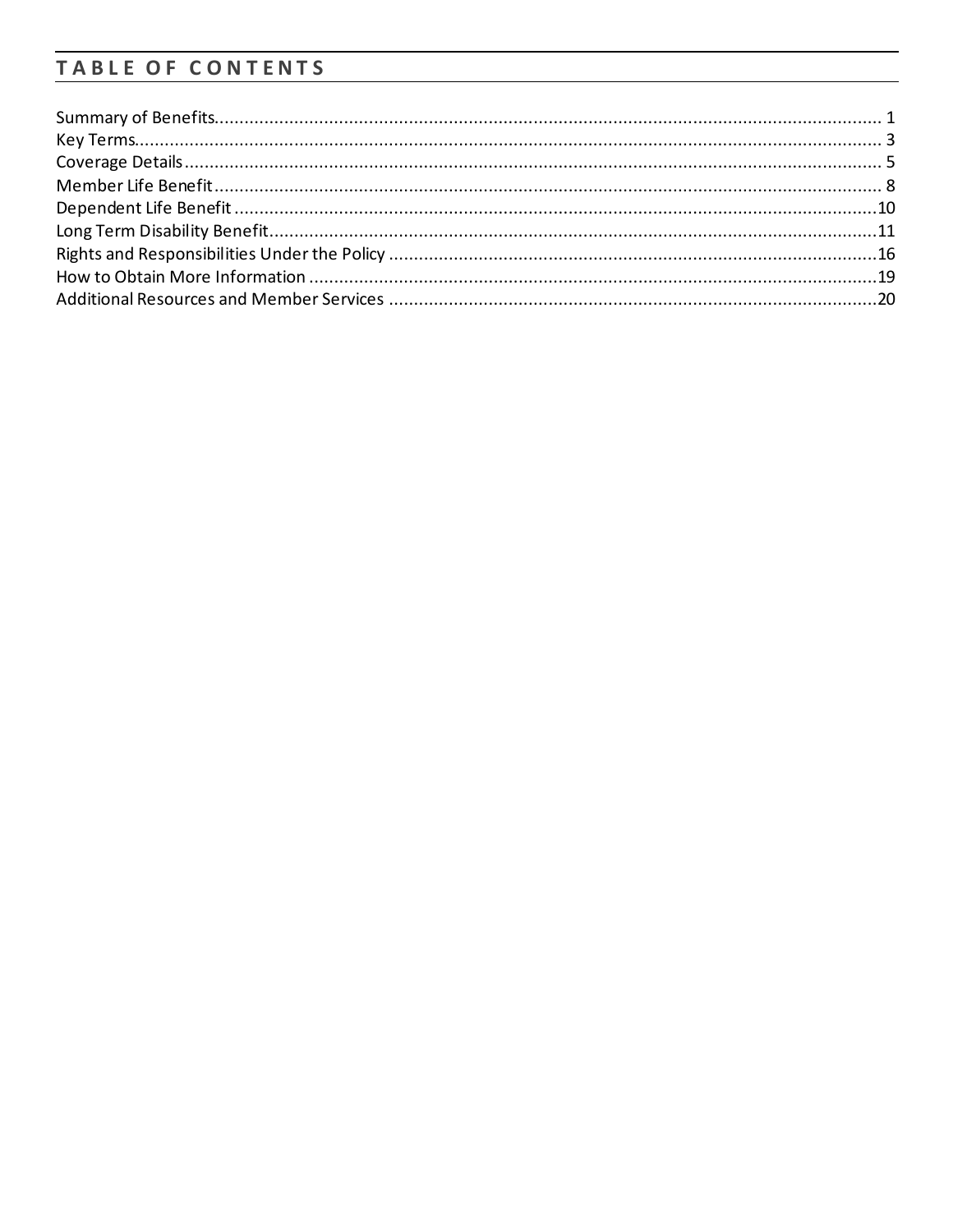#### **Summary of Benefits**

## **Member Life Benefit Benefit Formula** 2 times the annual Salary **Benefit Maximum** \$150,000 **Non-Evidence Limit** \$150,000 **Terminal Illness Benefit** Included **Benefit Reduction** The amount of coverage reduces by 50% at age 65 **Termination** When the Member reaches age 70 or upon retirement

## **Dependent Life Benefit Benefit Amount**  $$5,000$ Child\*  $$2,500/Child$ **Termination** When the Member reaches age 70 or upon Member retirement

\*From 24 hours after birth.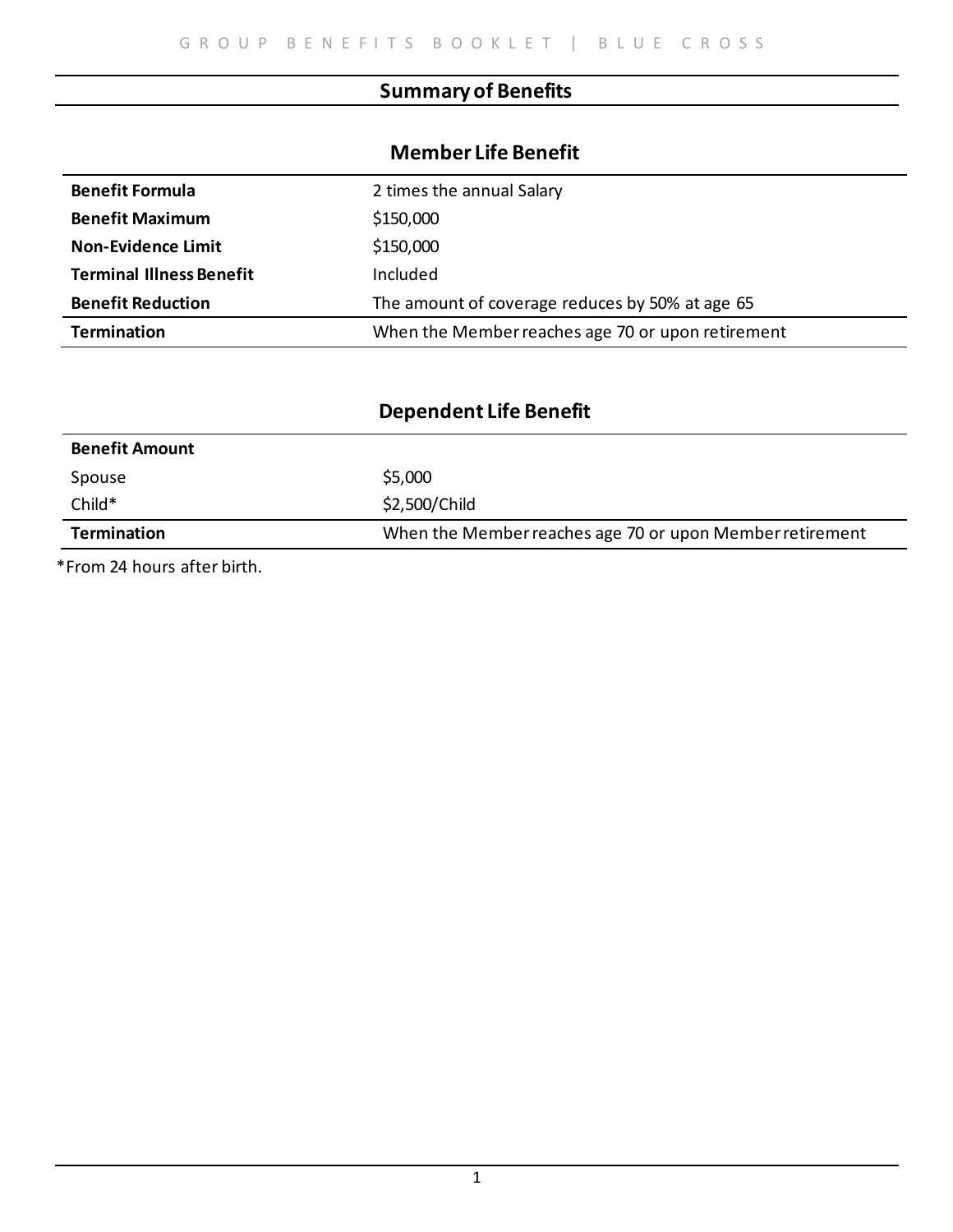## **Summary of Benefits**

## **Long Term Disability Benefit**

| <b>Benefit Formula</b>                                                | 50% of monthly Pre-Disability Salary not exceeding the All Source<br>Maximum |
|-----------------------------------------------------------------------|------------------------------------------------------------------------------|
| <b>Benefit Maximum</b>                                                | \$3,500/month                                                                |
| <b>Non-Evidence Limit</b>                                             | \$3,500                                                                      |
| <b>Elimination Period</b>                                             |                                                                              |
| A disability covered by the Worker's<br><b>Compensation Board</b>     | 180 consecutive days                                                         |
| A disability not covered by the<br><b>Worker's Compensation Board</b> | 180 consecutive days or the end of sick leave, whichever is later            |
| <b>Benefit Period</b>                                                 | To age 65                                                                    |
| <b>Taxable</b>                                                        | No                                                                           |
| <b>Integration of Benefits</b>                                        | Yes                                                                          |
| <b>All Source Maximum</b>                                             | 85% of Pre-Disability Net Salary                                             |
| <b>Duration of Own Occupation</b>                                     | 24 months                                                                    |
| <b>Cost-of-Living Adjustment</b>                                      | None                                                                         |
| <b>Effective Date of Adjustment</b>                                   | Not applicable                                                               |
| <b>Pre-Existing Conditions</b>                                        | Yes                                                                          |
| <b>Termination</b>                                                    | Age 65 less 180 days or at retirement                                        |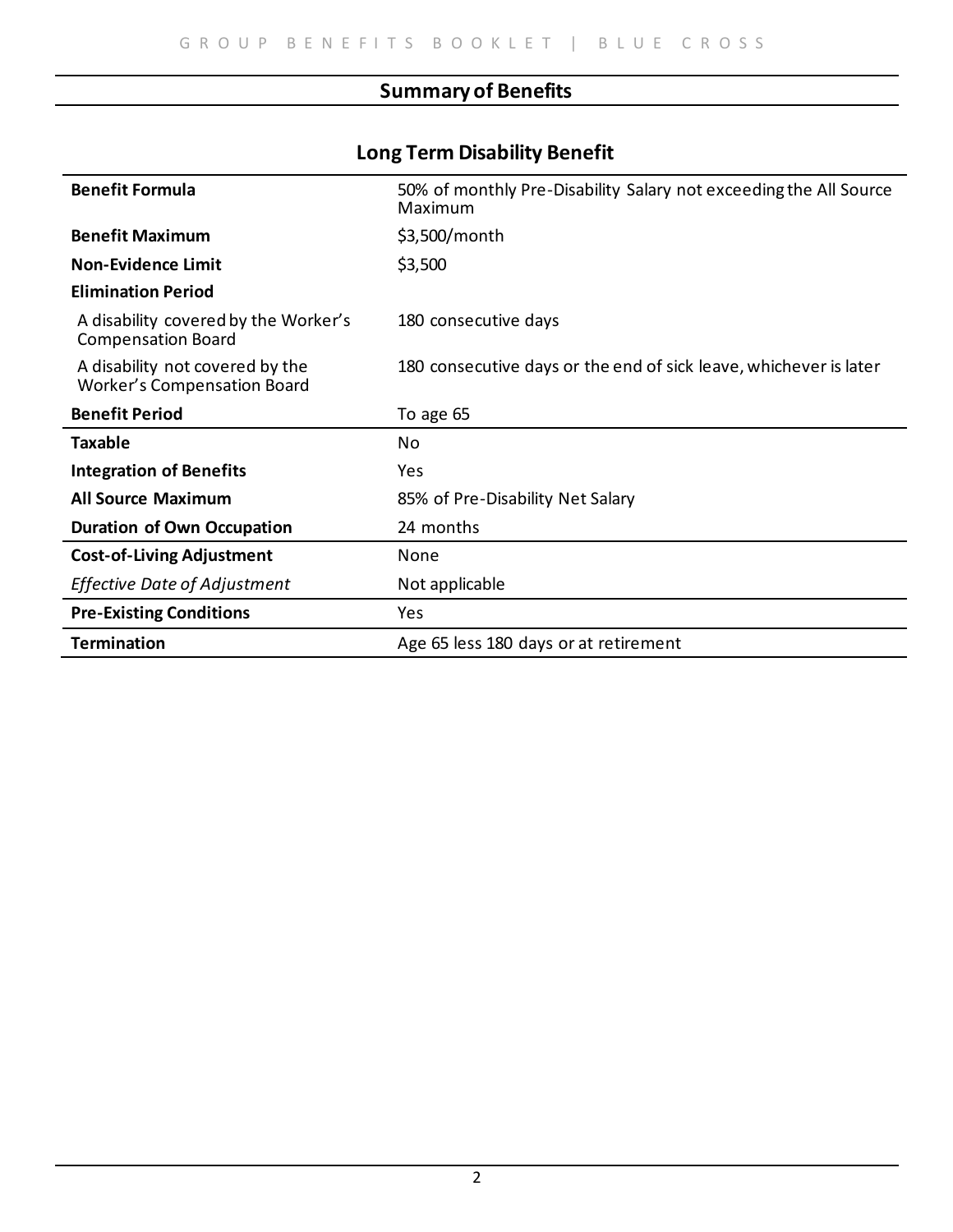## **You and Your Dependents**

Throughout this booklet several key terms are used to refer to you and your Dependents:

- the terms that may refer to you are: Employee, Member and Participant;
- the terms that may refer to your Dependents are: Dependent, Spouse, Child and Participant.

**Employee:** A person who:

- resides in Canada; and
- works a minimum of 20 hours per week for the employer, if a fulltime employee. Permanent part-time employees must work, or be regularly scheduled to work, a minimum of 20 hours per week over a 6-month period for the employer.

**Member:** An Employee who is eligible and approved for coverage under this policy.

**Dependent:** Your Spouse or Child.

**Spouse:** The person who:

- is a resident of Canada; and
- meets one of the following criteria:
	- is married to the Member;
	- is in a civil union with the Member as defined by the Civil Code of Quebec; or
	- has been living with the Member in a conjugal relationship for at least 1 year; however, where required by provincial legislation, this 1 year period is waived if a child is born of such relationship.



You are responsible for enrolling your Dependents under the plan when they become eligible.

In addition, you are responsible for removing them when they no longer meet the definitions outlined here.

You can update your family or Dependent status by filling out and submitting a change form, available through our website.



# **Helpful Tip**

A Member, Spouse and Child are all Participants under the policy.

The Spouse must be designated by the Member on their application for coverage. Only one person may be covered as a Spouse at any one time.

**Child:** A person who:

- is a resident of Canada;
- is the natural or adopted child of the Member or Spouse, or the child over whom the Member or Spouse has been court appointed as guardian with parental authority;
- is financially reliant on the Member or Spouse for care, maintenance and support;
- is not married or in a common law relationship; and
- meets one of the following criteria:
	- a) is under age 22;
	- b) is under age 26 and is attending an accredited educational institution, college or university on a full-time basis; or
	- c) became mentally or physically disabled while a child as defined in (a) or (b) and has been continuously disabled since that time.

A child is considered to be mentally or physically disabled for the purposes of this definition if they are incapable of engaging in any substantially gainful activity and are financially reliant on the Member or Spouse for care, maintenance and support due to this disability. Blue Cross may require the provision of written proof of a child's disability as often as is reasonably necessary.

**Participant:** The Member or one of the Member's Dependents who has been approved for coverage under this policy.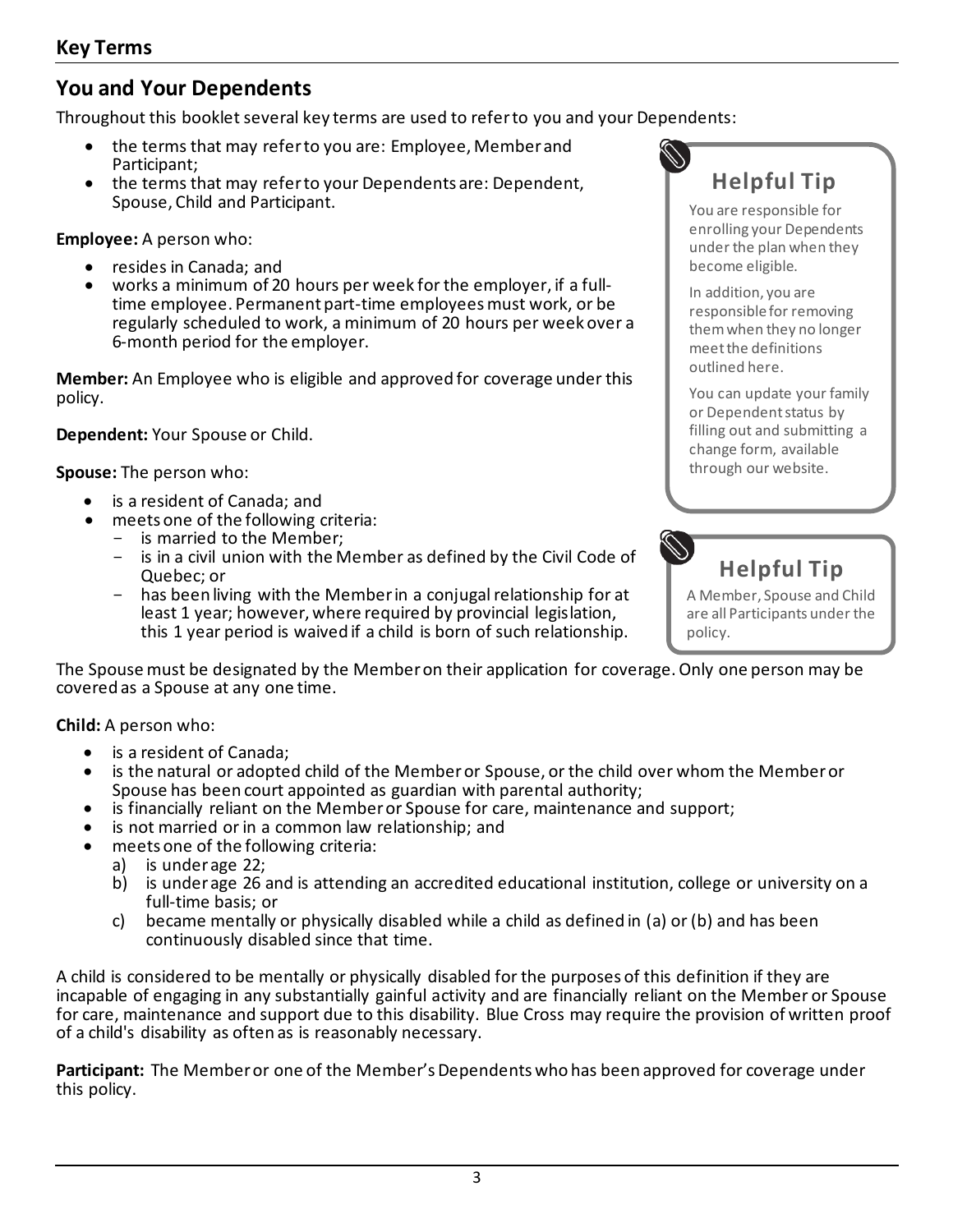## **Other Important Terms**

**Accident:** A sudden, fortuitous and unforeseeable event that:

- is violent in nature;
- arises solely from external means:
- causes bodily injury to the Participant directly and independently of all other causes; and
- is unintended by the Participant.

The resulting injury to the Participant must be certified by a physician.

**Actively at Work:** Employees are Actively at Work on a specified day if they report for work at their usual place of employment and are able to perform the Regular Duties of their occupation, according to their regular work schedules.

Employees who are not required to report for work on a specified day due to holidays, shift variances, vacations or weekends are still considered to be Actively at Work if they could have reported for work and performed the Regular Duties of their occupation on that day.

**Health Practitioner:** A health care practitioner who is a registered member of

their regulatory body (if applicable) and practices within the limits of their authority as established by law. If no occupational guild applies to a particular practitioner, the practitioner must:

- be a registered member of their association;
- provide care and treatment within the limits of their professional scope of practice; and
- be an approved provider.

**Illness:**A deterioration of health or a bodily disorder that has been diagnosed by a Physician and requires regular and continuous care.

**Medically Necessary:** A health care service or supply provided or prescribed by a Physician or Health Practitioner to treat an injury or Illness that, in the opinion of Blue Cross after consultation with its health care consultants:

- has not been provided or prescribed primarily for convenience or cosmetic reasons;
- is the most appropriate, safe and cost effective Treatment for the diagnosed injury or Illness; and
- is generally medically recognized as acceptable Treatment for the diagnosed injury or Illness.

**Salary:** A Member's regular earnings paid by the employer, including any additional remuneration received by the Member on a regular basis. It does not include dividends or any irregular gains, such as bonuses, gratuities and automobile allowances.

For commission-based Members, Salary is the Member's average earnings over the last 2 years of employment as indicated on their Canada Revenue Agency (CRA) taxation form. If the Member has been employed for less than 2 years, Salary will be prorated.

In determining benefits, Salary will be the lesser of:

- the Salary amount defined above; or
- the Salary last reported to Blue Cross and used in the calculation of the premium payable.

**Treatment:** The management and care of a Participant to improve or cure an Illness, disorder or injury. This management and care must be:

- considered appropriate and approved by Blue Cross; and
- prescribed, provided or performed by a Health Practitioner or Physician practicing in the field of medicine applicable to the Participant's disease, disorder or injury.

4

**Helpful Tip** One of the eligibility

requirements for coverage is that you be Actively at Work.



If specified in the Summary of Benefits, your Salary may be used in calculating your life, accidental death and dismemberment or disability benefits. (if applicable)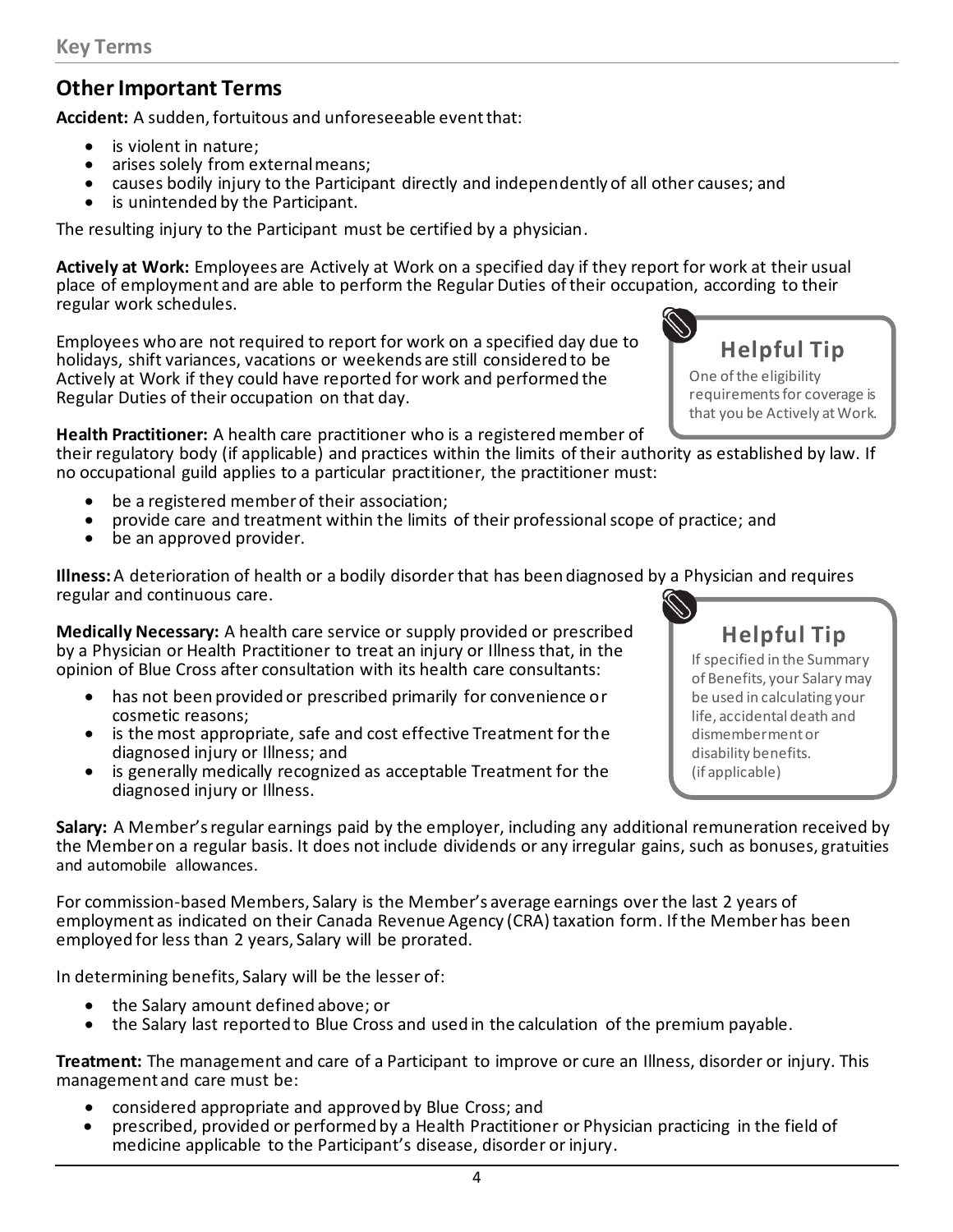## **Who is Eligible for Coverage?**

You are eligible for coverage if you:

- meet the definition of Employee and are Actively at Work; and
- have completed the **6-month** waiting period.

Your Dependents are also eligible for coverage if they meet the definition of Spouse or Child outlined above in the *Key Terms*.

To be eligible for coverage, you and your Dependents must be entitled to government health care coverage or similar coverage deemed satisfactory by Blue Cross.

You must continue to work the minimum number of hours per week to maintain eligibility under the policy.

## **Do I Need to Supply Proof of Health to Obtain Coverage?**

You generally do not need to provide proof of health to obtain group benefits coverage. However, proof of health must be submitted in the following circumstances:

- if the coverage for yourself or your Dependents exceeds the nonevidence limit specified in the Summary of Benefits;
- for all applications for the optional life benefit (if applicable), unless otherwise specified in the Summary of Benefits;
- if your application is received by Blue Cross more than 31 days after the date upon which you became eligible for coverage; or
- if an application for the dependent life benefit is received by Blue Cross more than 30 days after the date upon which the Dependent became eligible for coverage.

## **How do I Enrol for Coverage?**

#### **Application**

To obtain coverage, you must complete your Employer's enrolment requirements and submit proof of health, if required for one of the reasons listed above.

The completed application must be received within 31 days of the date you become eligible for coverage.

#### **Can I Opt Out of Coverage for Certain Benefits?**

You are not allowed to individually select the benefits you want under the policy. In addition, when you enrol for coverage you must also enrol all of

your eligible Dependents. However, it is your choice whether or not to obtain coverage for optional benefits.

## **When Does My Coverage Begin?**

#### **Employees**

Your coverage takes effect on the latest of the following dates:

- the effective date of the policy;
- the date you meet all of the eligibility requirements; or
- the date Blue Cross approves your proof of health, if required.

If you are not Actively at Work on the date you would have become eligible for coverage, your coverage begins on the date you resume being Actively at Work.

**Helpful Tip**

**Waiting Period** refers to the continuous period of time during which you must be Actively at Work before being eligible for coverage.

**Helpful Tip Proof of health** refers to

statements or medical evidence about your health or the health of your Dependents.

**Non-evidence limit** refers to the amount of coverage for which you or your Dependents are eligible, without having to submit satisfactory proof of health.

The non-evidence limits for each benefit (if any) are specified in the Summary of Benefits.

# **Helpful Tip**

If you do not enrol for coverage within 31 days of eligibility, you may be restricted when applying for benefits and your benefit levels may be reduced.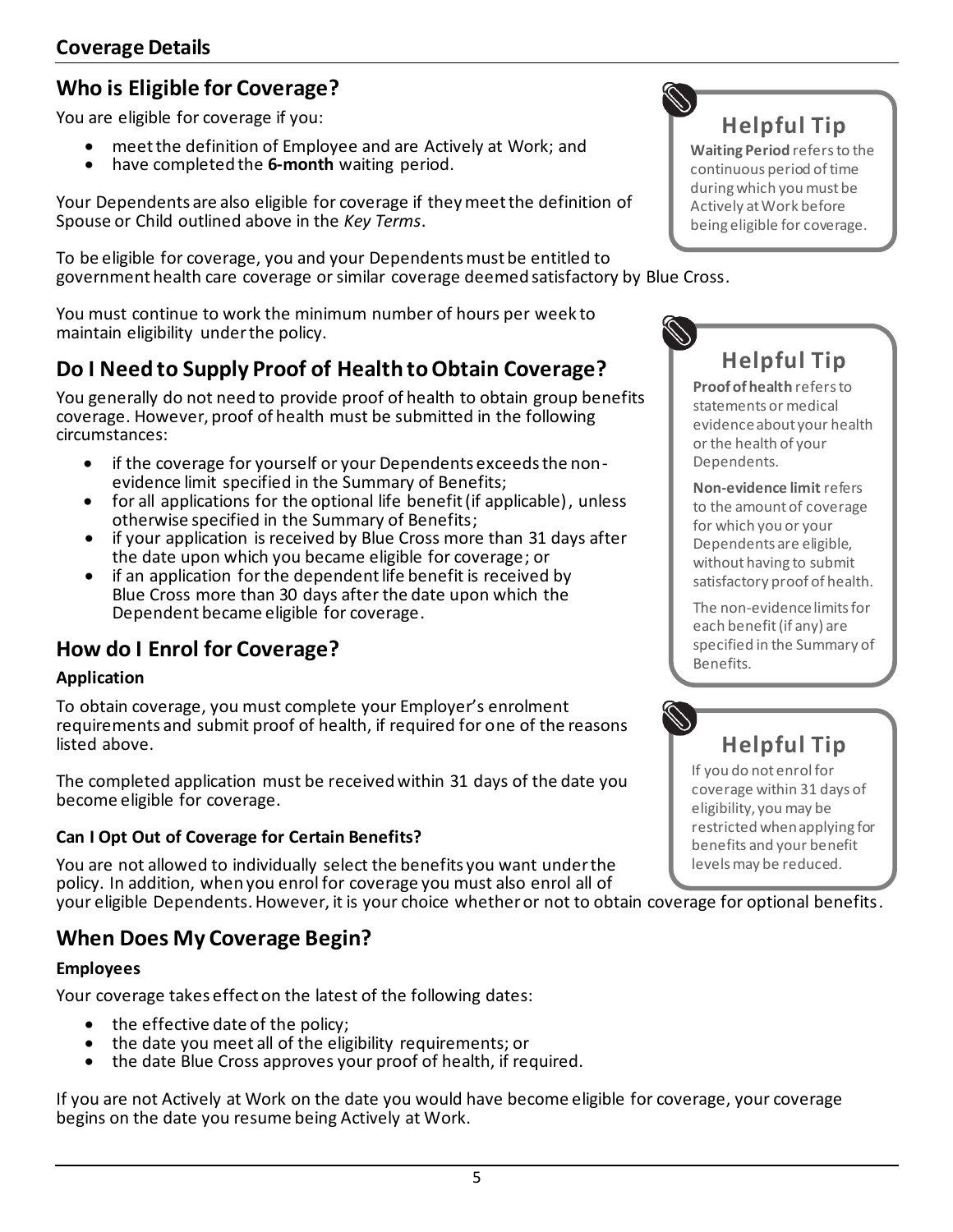#### **Dependents**

Your Dependent's coverage takes effect on the latest of the following dates:

- the date you become eligible for coverage;
- the date they meet all of the eligibility requirements;
- the date Blue Cross approves their proof of health, if required; or
- the date following their discharge from hospital if they were hospitalized on the date they would have become eligible for coverage, unless:
	- they were covered under a Previous Policy, in which case their coverage begins on the effective date of the policy; or
	- they were born while this coverage is in force, in which case their coverage will be effective from their live birth, or for dependent life coverage, as specified in the dependent life Summary of Benefits (if applicable).

## **What Happens to my Coverage During Periods of Absence from Work?**

#### **Illness/Accident**

If you are absent from work due to illness or accident, your group benefits coverage is retained. In such circumstances, please contact your group benefits administrator to discuss the maximum period for which your coverage will be retained.

#### **Maternity Leave/Parental Leave**

During a maternity or parental leave of absence, you retain life benefits, and have the choice to either retain or discontinue coverage for the long term disability benefit, for the maximum period provided under the applicable legislation.

Your decision to retain or discontinue coverage must be made before the beginning of your leav e of absence and this decision cannot be changed at a later date. If you decide to retain coverage, you must continue to pay your premium contributions (if any) for the whole duration of the absence.

#### **Temporary Layoff/Authorized Leave of Absence/Disciplinary Suspension/Strike or Lockout**

In such circumstances, please contact your group benefits administrator to discuss the benefits you must retain during such an absence and the maximum period these benefits will be retained.

## **When Does My Coverage End?**

Coverage ends on the earliest of the date:

- the policy terminates;
- you or your Dependents no longer meet one or more of the eligibility requirements;
- your employment is terminated;
- you (or your Spouse, if applicable) reaches the termination age or termination date, if any, specified in the Summary of Benefits;
- you retire, unless otherwise specified in the Summary of Benefits;
- you die;
- you or your Dependents commit a fraudulent act against Blue Cross; or
- the policyholder defaults in payment of premiums.

Coverage for your Dependents will also terminate on the date your coverage terminates.

No coverage will be provided to you or your Dependents while performing duties as an active member in the armed forces of any country, unless coverage must be retained under applicable provincial legislation.

**Helpful Tip**

**Previous Policy** refers to a group insurance policy that provided coverage for you and your Dependents, and terminated within 31 days of the effective date of this group policy.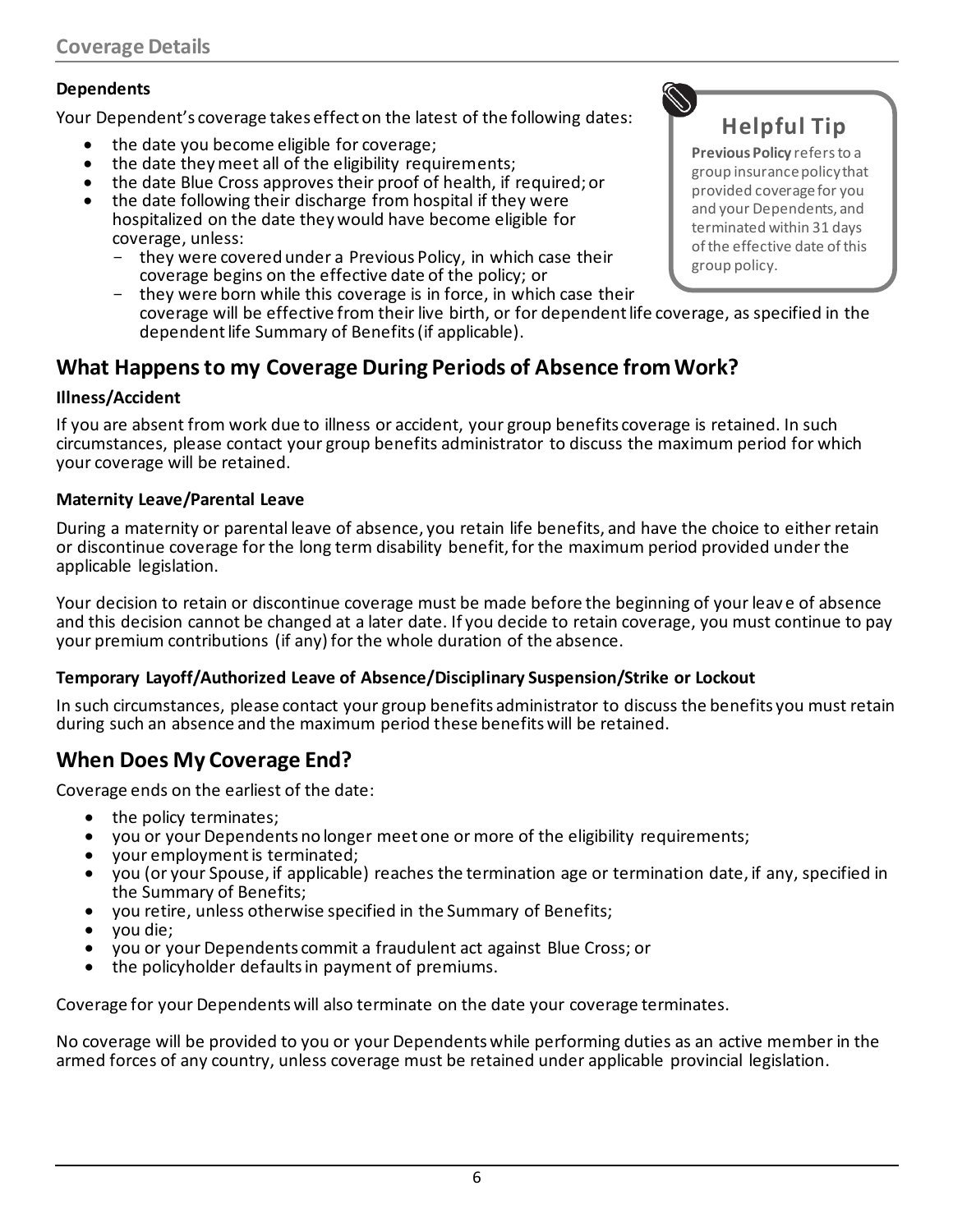## **What Happens When Coverage Ends?**

#### **Right to Convert to Individual Coverage**

Upon termination of coverage for certain benefits, you and your Dependents have the right to convert your group benefits coverage to an individual insurance policy, provided certain criteria are met.

The benefit details will specify if this conversion right applies to a particular benefit.

When conversion is available, the following terms and conditions apply:

- You must, within 31 days of the date of termination of your group coverage:
	- submit the application form provided by Blue Cross for the purpose of conversion to individual coverage; and
	- pay the entire amount of the first month's premium of the individual policy, in accordance with the method of payment stipulated by Blue Cross;
- the individual policy will be issued without requiring proof of health;
- the premium for the individual policy is based upon the individual policy rates in effect on the date of application and the age and sex of the Participant on that date;
- the individual policy is subject to any maximum and minimum values or other additional terms and conditions that are specified in the *Right to Convert to Individual Coverage* provision of the applicable benefit.

## **Helpful Tip**

The benefit of converting your group coverage is that you do so without having to provide proof of health.

Conversion premium rates will typically be higher than group premium rates currently paid.

Instead of converting your group coverage, you may prefer to apply for an individual plan, which will require Proof of Health.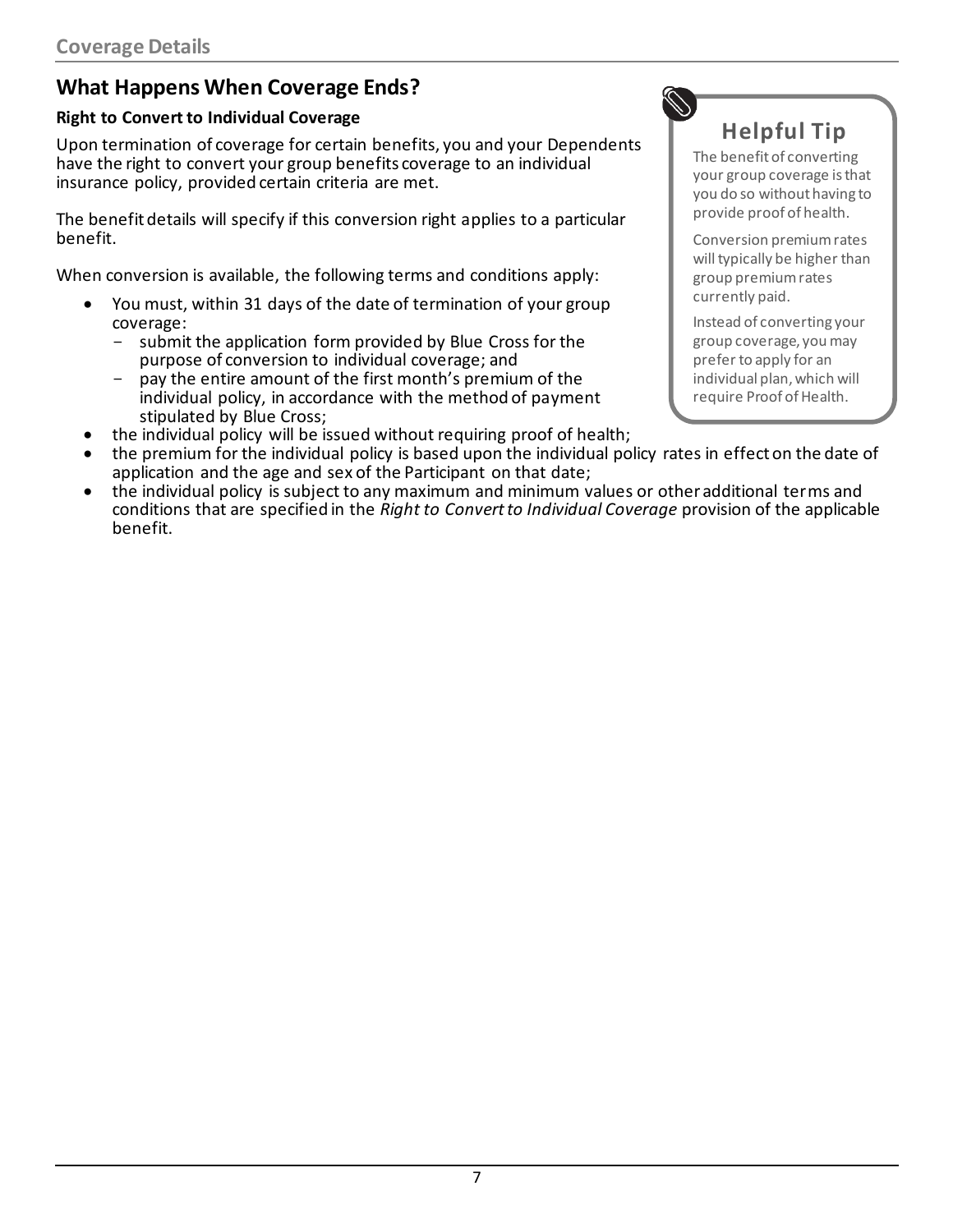## **Purpose of Coverage**

If the Member dies while covered by this benefit, Blue Cross will pay the Member's beneficiary the amount specified in the Summary of Benefits, subject to the conditions outlined below.

## **Advance Payment Due to Terminal Illness**

An advance payment of the member life benefit may be paid to the Member if:

- the Member submits a request to Blue Cross in writing;
- Blue Cross is satisfied, on the basis of medical evidence provided by the Member's attending physician, that the Member is suffering from a condition that is expected to result in the Member's death within 24 months of the date of the request;
- the Member is eligible for waiver of premium; and
- the Member is less than age 65.

An advanced payment amount cannot be more than 50% of the member life benefit amount in effect at the time of the request or \$100,000, whichever is less. It will be paid in one lump sum that will be deducted from the member life benefit amount. The remainder of the member life benefit will be paid to the Member's beneficiary on death of the Member.

Members are only eligible for an advance payment once per lifetime.

## **Payment of Claims**

#### **Beneficiary**

Member life benefits will be paid to the Member's beneficiary with the exception of an advance payment due to terminal illness that will be paid directly to the Member.

#### **Time Limit to Submit a Claim**

Blue Cross must receive proof of claim as soon as is reasonably possible and in no event later than 12 months following the date of death.

#### **Right to Convert to Individual Coverage**

#### **Eligibility for Conversion**

The Member has the right to purchase an individual life policy from Blue Cross if their member life benefit coverage terminates before the Member reaches age 65 due to retirement, termination of employment or termination of coverage for the group or class of Employees to which the Member belongs.

This conversion option also applies to any scheduled reduction or termination of coverage that becomes effective at specified ages.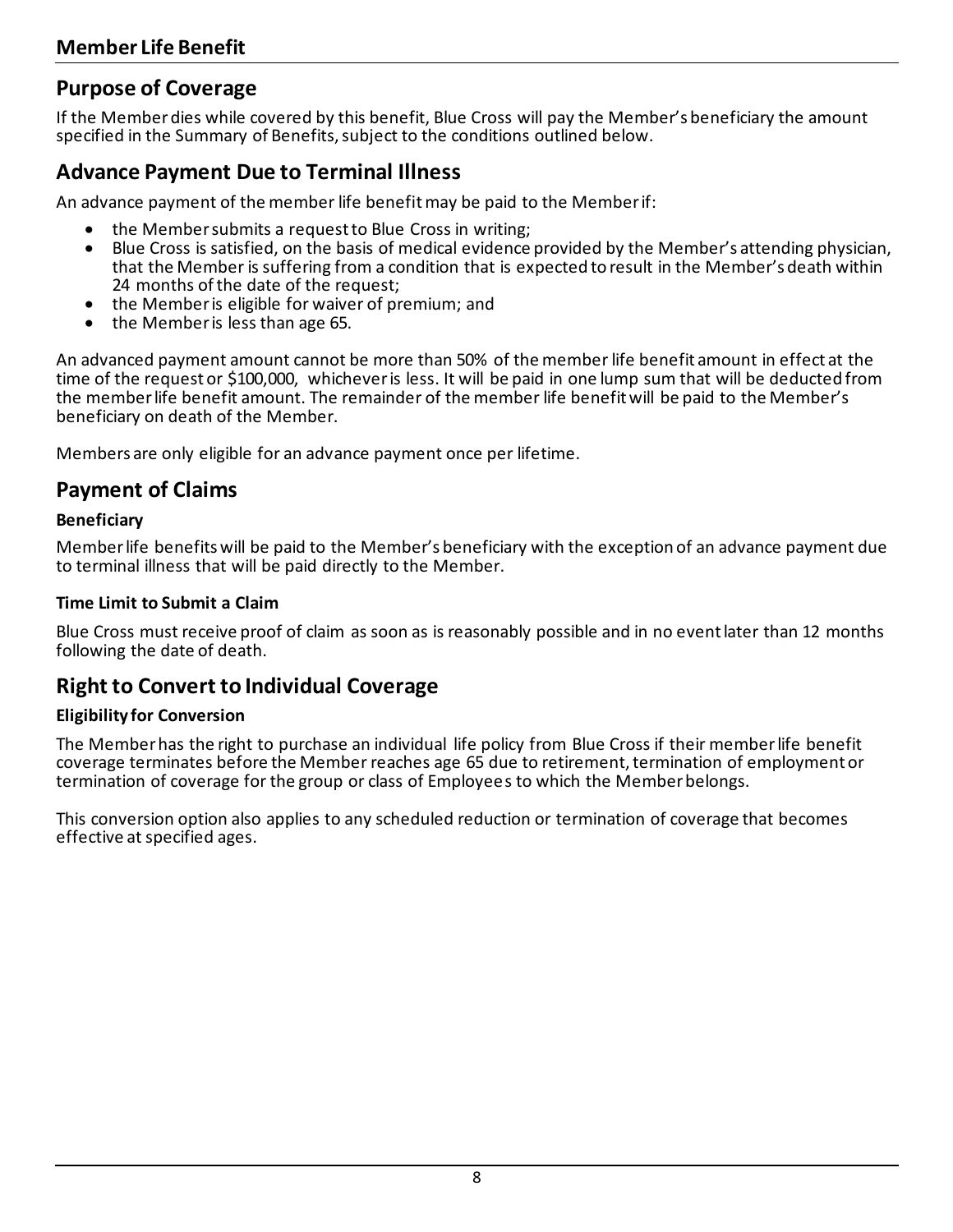#### **Terms and Conditions of the Converted Policy**

Individual policies issued under this conversion option are subject to the terms and conditions specified in the *Right to Convert to Individual Coverage* found under the *Coverage Details* of this booklet.

They are also subject to the following additional terms and conditions:

- during the 31-day period that the conversion option may be exercised, the amount of coverage available through this conversion option is continued without charge;
- the effective date of coverage under the individual life policy will be 31 days after the group coverage terminates;
- the individual life policy will not include any disability or other supplementary benefits;
- the types of individual life policies available for conversion are:
	- a) a 1 year term life policy that may be exchanged, before its expiry date, for 1 of the following 2 life policy options (b) or (c);
	- b) a non-convertible term life policy that provides level term coverage to age 65; or
	- c) a term to age 100 life policy that provides lifetime coverage with no non-forfeiture options;
- the maximum amount of coverage available under the individual life policy is the lesser of:
	- the amount of member life benefit coverage in effect on the termination date;
	- the amount of any scheduled reduction of the member life benefit coverage;
	- the amount of the reduction in coverage caused by any replacement policy that is issued to the Member within 31 days of the date of the termination;
	- \$400,000 for residents of Quebec or \$200,000 for residents outside of Quebec; and
	- the coverage provided by the individual life policy cannot be less than:
		- the minimum amount that Blue Cross will normally issue for the type of policy selected; or
		- \$10,000 for residents of Quebec.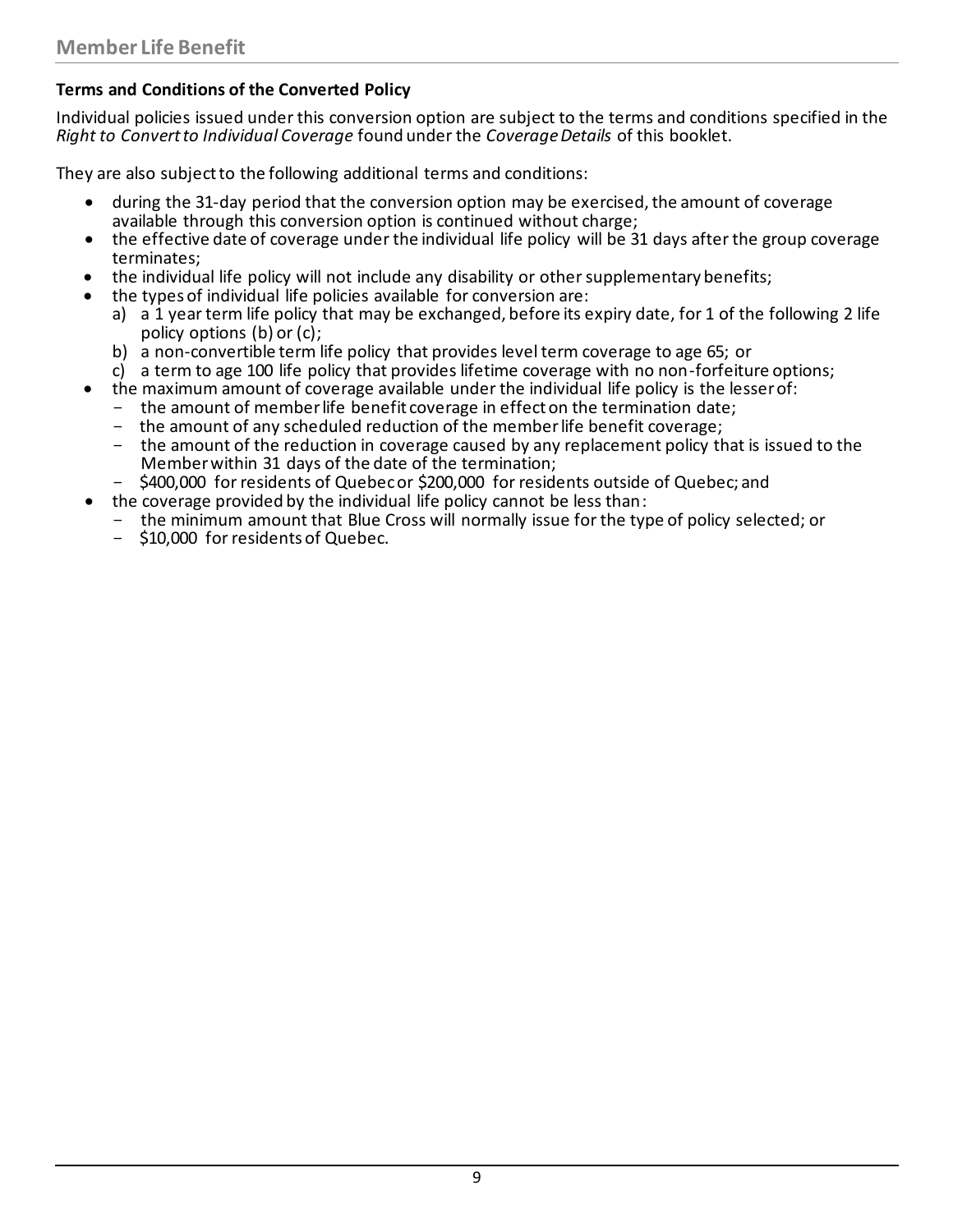## **Purpose of Coverage**

If a Dependent dies while covered by this benefit, Blue Cross will pay the Member the amount specified in the Summary of Benefits, subject to the conditions outlined below.

## **Payment of Claims**

All benefits will be paid directly to the Member.

#### **Time Limit to Submit a Claim**

Blue Cross must receive proof of claim as soon as is reasonably possible and in no event later than 12 months following the date of death.

## **Right to Convert to Individual Coverage**

#### **Eligibility for Conversion**

On or before reaching age 65, a Spouse residing in any province and a Child who is a resident of Quebec have the right to purchase an individual life policy from Blue Cross if their dependent life coverage terminates for one of the following reasons:

- death of the Member;
- termination of the Member's life coverage for a reason that entitles the Member to convert their member life benefit to an individual policy; or
- the Spouse or Child is no longer eligible for coverage as a Dependent.

#### **Terms and Conditions of the Converted Policy**

Individual policies issued under this conversion option are subject to the terms and conditions specified in the *Right to Convert to Individual Coverage* found under the *Coverage Details* of this booklet.

They are also subject to the following additional terms and conditions:

- during the 31 day period that the conversion option may be exercised, the amount of coverage available through this conversion option is continued without charge;
- the effective date of coverage under the individual life policy will be 31 days after the group coverage terminates;
- the individual life policy will not include any disability or other supplementary benefits;
- the types of individual life policies available for conversion are:
	- a) a 1 year term life policy that may be exchanged, before its expiry date, for 1 of the following 2 life policy options (b) or (c);
	- b) a non-convertible term life policy that provides level term coverage to age 65; or
	- c) a term to age 100 life policy that provides lifetime coverage with no non-forfeiture options;
- the coverage provided by the individual life policy cannot be:
	- more than the amount of dependent life benefit coverage in effect on the termination date; or
	- less than the minimum amount that Blue Cross will normally issue for the type of policy selected or \$5,000 for residents of Quebec.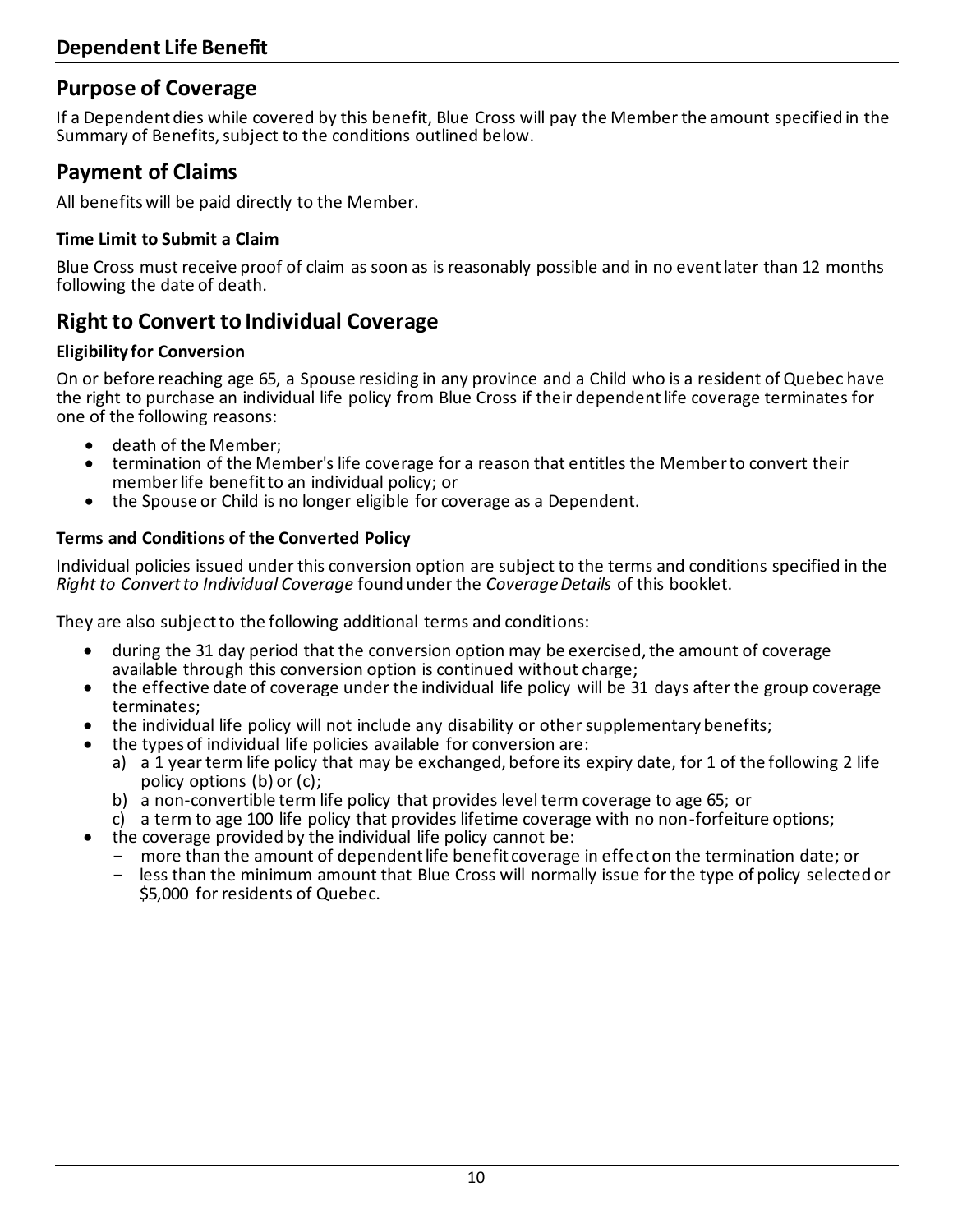#### **Purpose of Coverage**

If the Member becomes Totally Disabled following an illness or accident, Blue Cross will pay up to the maximum amount specified in the Summary of Benefits, subject to the conditions outlined below.

## **Additional Definitions**

The following definitions apply to this benefit, in addition to those found under the *Key Terms* provision of this booklet.

**Benefit Period:** The maximum duration for which Blue Cross will pay benefits. This maximum is specified in the Summary of Benefits.

**Elimination Period:** The continuous period of time from the date the Member becomes Totally Disabled until the date benefits are payable. This period is specified in the Summary of Benefits.

If Total Disability is not continuous, the days the Member is Totally Disabled may be accumulated to satisfy the Elimination Period, provided that:

- coverage remains in force during the entirety of the accumulated Elimination Period;
- there is no interruption in Total Disability that is longer than 30 days;
- successive disabilities are due to the same or related causes; and
- the Elimination Period is completed within a 1 year period.

**Net Salary:** the Member's Salary less income taxes and contributions to the Canada Pension Plan, Quebec Pension Plan, the Canada Employment Insurance Commission (CEIC) and the Quebec Parental Insurance Plan, if applicable.

**Pre-Disability Salary:** The Member's Salary immediately before the date of Total Disability.

**Total Disability or Totally Disabled:** During the Elimination Period and for the Own Occupation Duration specified in the Summary of Benefits, a Member is Totally Disabled for the purposes of this benefit if the Member is completely and continuously unable to perform the regular duties of their own occupation as a result of illness or accident.

Afterward, a Member is Totally Disabled if the Member is completely and continuously unable to perform the regular duties of any occupation for which the Member:

- would earn 60% or more of the Member's Pre-disability Salary; and
- is reasonably qualified or may so become by training, education or experience.

Regular duties refer to those work related activities that are essential to performing a particular occupation.

If a Member was performing modified work duties for at least 6 months before applying for long term disability benefits, these modified work duties constitute the Member's own occupation for purposes of assessing Total Disability, unless the Member is on union leave as provided by their collective agreement.

If a Member was on union leave and performing union work duties before applying for long term disability benefits, the Member's home position prior to the union leave constitute the Member's own occupation for purposes of assessing Total Disability. Members on union leave are deemed to be Actively at Work in their home position while on union leave.

The loss of a professional or occupational licence or certification does not, in itself, constitute Total Disability.

The availability of work is not considered when assessing the Member's disability.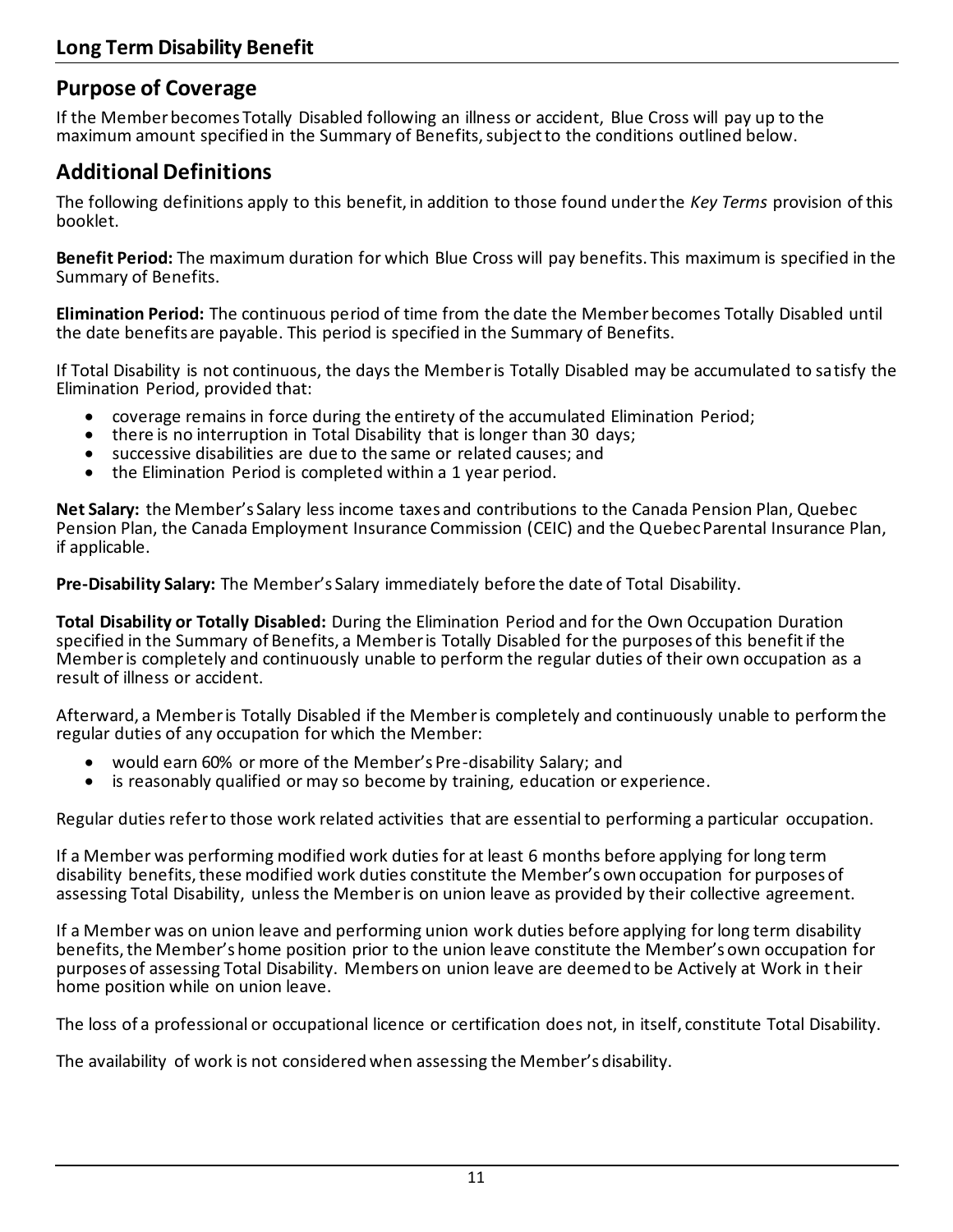## **Payment of Benefits**

#### **When Benefit Payments Begin**

Benefit payments begin on expiry of the Elimination Period. Blue Cross will pay benefits at monthly intervals for each day a Member is Totally Disabled following expiry of the Elimination Period.

The benefit for each day of Total Disability will be equal to 1/30 of the monthly amount.

#### **Calculation of the Benefit Amount**

Blue Cross calculates the monthly benefit amount in accordance with the following 3 step process:

- Step 1. Blue Cross applies the benefit formula specified in the Summary of Benefits to obtain a monthly benefit amount (to the benefit maximum specified in the Summary of Benefits);
- Step 2. Blue Cross subtracts from this monthly benefit amount any income amounts that are payable to the Member as a result of the same or a subsequent disability under any one or more of the following:
	- a) the Quebec Pension Plan or the Canada Pension Plan;
	- b) any workers' compensation board/commission;
	- c) any automobile insurance bureau, if applicable;
	- d) the Canada Employment Insurance Commission (CEIC) ; or
	- e) any federal or provincial law or legislation;

# **Helpful Tip**

The long term disability benefit you receive, when added to any other disability income to which you are entitled, cannot exceed the All Source Maximum listed in the Summary of Benefits.

Step 3. If the amount of long term disability benefit calculated in Step 2 and all the applicable Additional Sources of Income listed below exceed the All Source Maximum specified in the Summary of Benefits, then the long term disability benefit will be further reduced to ensure total benefits received from all sources does not exceed this percentage.

Additional Sources of Income means:

- a) any of the following income amounts payable to the Member, as a result of their current or subsequent disability, under one of the following:
	- i. any wage or remuneration payable from any employer;
	- ii. any plan under which the Member is covered as a member of an association; or
	- iii. any disability payments from any of the plans specified in Step 2; and
- b) any income amounts payable to the Member under any retirement or pension plan funded in whole or in part by the employer. This includes the Quebec Pension Plan or Canada Pension Plan if the application for retirement benefits is made following the date of Total Disability.

With respect to the income amounts calculated in Step 2 and Step 3:

- income amounts received for children are not included;
- if it appears to Blue Cross that there are income amounts to which the Member is or may be eligible, Blue Cross may include these amounts in its calculations even if the Member fails to apply for or exercise their right to claim these income amounts;
- Blue Cross may estimate income amounts pending their actual award;
- Blue Cross will perform its calculations without including subsequent increases to these income amounts by way of cost-of-living adjustments; and
- if an income amount is paid by lump sum rather than monthly instalments, Blue Cross will include in its calculations the amount obtained by dividing this lump sum by:
	- the number of monthly instalments the lump sum represents, if known to Blue Cross; or
	- 60, if Blue Cross does not know the number of months represented.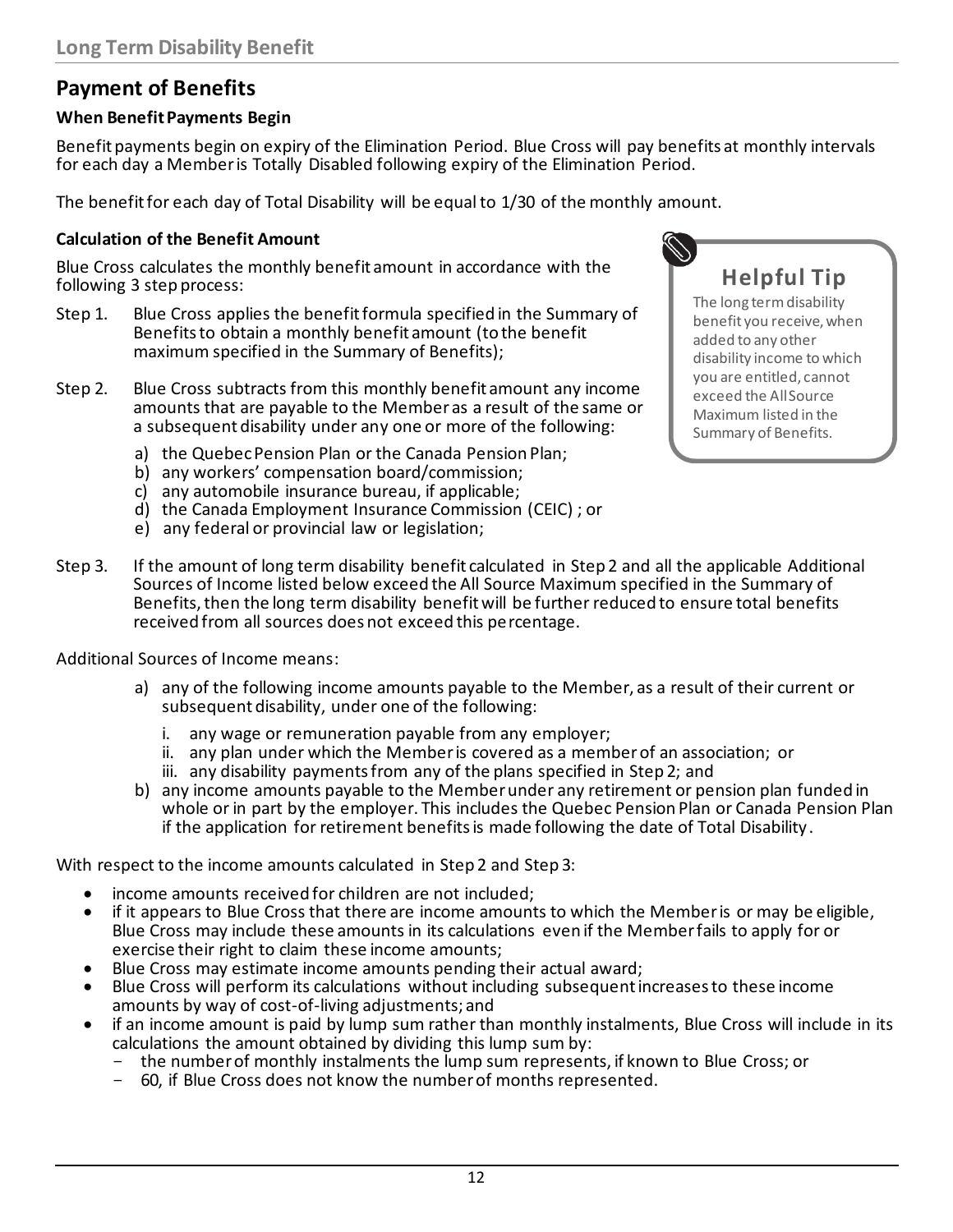#### **Cost-of-Living Adjustment**

If the Summary of Benefits specifies a cost-of-living adjustment, it will be applied on the effective date of the adjustment as specified in the Summary of Benefits.

#### **When Benefit Payments End**

Benefit payments end on the earliest of the date:

- the Member is no longer Totally Disabled;
- the Member fails to:
	- provide Blue Cross with satisfactory proof of continued Total Disability;
	- submit to an independent examination requested by Blue Cross; or
	- participate in any reasonable Treatment or rehabilitation program considered appropriate by Blue Cross;
- the Member reaches the termination age specified in the Summary of Benefits;
- the Benefit Period expires;
- the Member engages in any occupation, employment or volunteer work other than a rehabilitation program pre-approved by Blue Cross;
- the Member refuses to accept any reasonable offer of modified duties or alternative employment from the employer; or
- the Member dies.

#### **Time Limit to Submit a Claim**

Blue Cross must receive proof of claim within 12 months of the onset of Total Disability.

If this 12 month time limit is not met for reasons Blue Cross considers unacceptable, the Elimination Period will begin on the date Blue Cross receives all relevant documents needed to establish proof of disability.

# **Helpful Tip**

**Proof of claim** consists of 3 forms: Declaration of the Employee, Declaration of the employer and Declaration of the physician. Forms are available on our website.

#### **Recurrent Disabilities**

If a Member who was Totally Disabled and receiving long term disability benefits becomes Totally Disabled again after having returned to work, Blue Cross will consider the recurrent disability to be a continuation of the initial disability if the disability results from:

- the same or related causes within the first 6 consecutive months of the Member being Actively at Work; or
- different and unrelated causes and the Member did not fully recover from the first disability and did not return to work for at least a full day before the start of the recurrent disability.

When the recurrent disability is considered to be a continuation of the initial period of Total Disability:

- the Elimination Period will not be applied a second time;
- the benefit amount payable is that which was calculated for the initial period of Total Disability; and
- benefits will only be paid for the balance of the initial Benefit Period.

## **Total Disability During Periods of Absence**

If a Member becomes Totally Disabled during a period of absence from work where disability coverage has been discontinued, no disability benefit will be payable.

If a Member becomes Totally Disabled during a period of absence from work where disability coverage has been retained and premiums have been paid:

- the Elimination Period will begin on the onset of Total Disability;
- the Benefit Period will be deemed to begin on expiry of the Elimination Period; and
- benefit payments will begin on the later of the expiry of the Elimination Period or the date the Member was scheduled to return to work.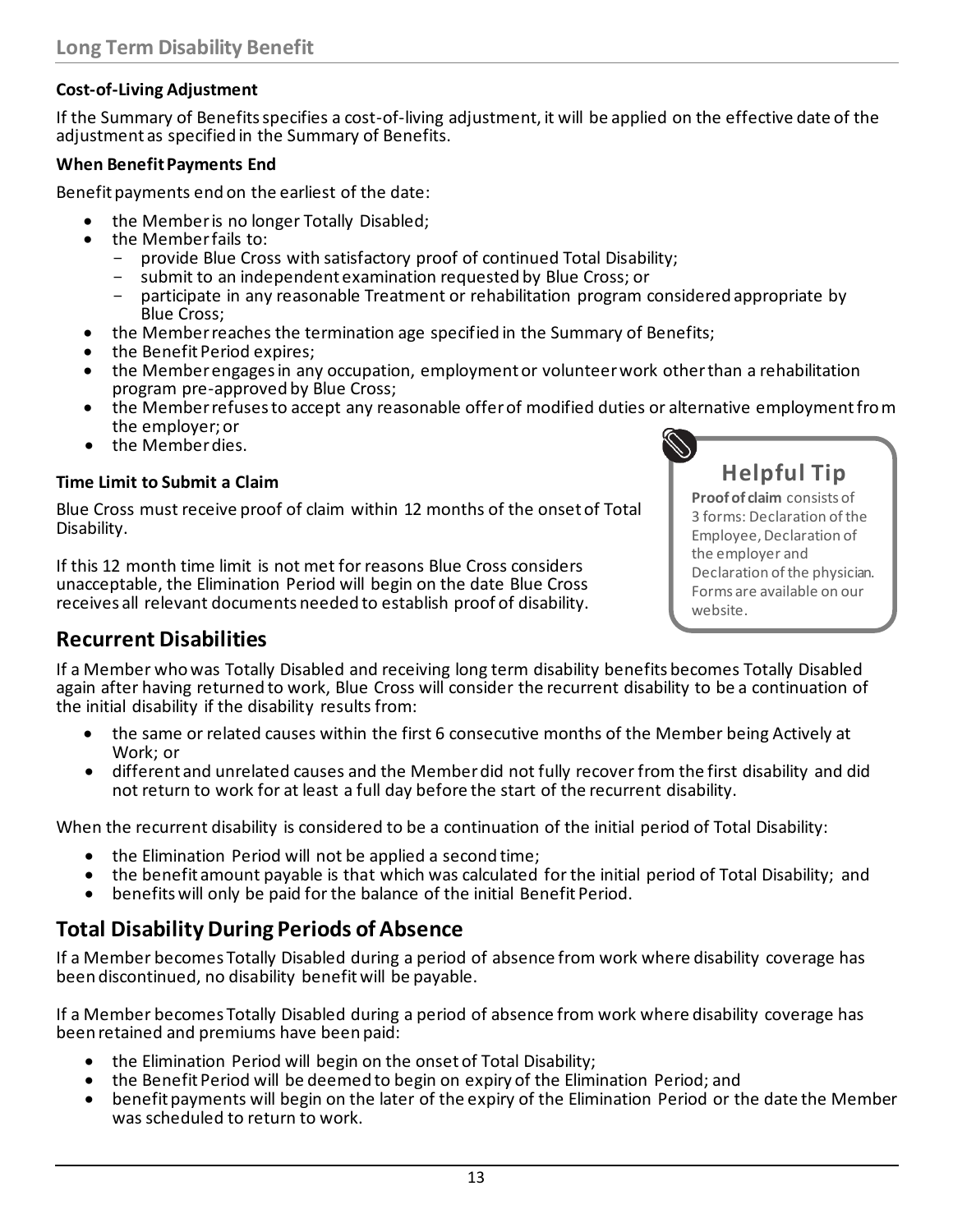## **Rehabilitation Program**

If considered appropriate by Blue Cross, Blue Cross may require a Member to participate in a rehabilitation program pre-approved by Blue Cross consisting of:

- medical care, Treatment, diagnostic measures or prescribed medications;
- full-time work, part-time work or volunteer work whether or not wages or remuneration are received for such work; or
- a vocational assessment, training or re-training program for the purpose of rehabilitation.

When a Member participates in a rehabilitation program while receiving benefits, the following conditions apply:

- the Member's Total Disability will not be considered to have ended simply because they undertook a rehabilitation program;
- if the Member becomes Totally Disabled again while participating in a rehabilitation program, the terms and conditions of this benefit will apply as if the Member had remained Totally Disabled for the full duration of the rehabilitation program;
- the Benefit Period continues despite participation in the rehabilitation program; and
- during the rehabilitation program, monthly benefits will be reduced by the amount resulting from the following formula:

$$
(A \div B) \times C
$$

A = Remuneration received by the Member from any rehabilitation program

B = Pre-Disability Salary

C = Long term disability benefits otherwise payable under this benefit

Monthly benefits will further be reduced as necessary to ensure that the Member's total income from all sources listed under the *Calculation of the Benefit Amount* section above does not exceed 100% of the Member's Pre-Disability Salary.

#### **Exclusions and Limitations**

- 1. Benefits are not payable for any Total Disability that results, directly or indirectly, from any of the following causes:
	- a) participation in a an act defined as criminal by the Criminal Code of Canada or an attempt to commit a an act defined as criminal by the Criminal Code of Canada, regardless of whether charges are laid or a conviction is obtained;
	- b) any accident or injury occurring while operating a motor vehicle under the influence of any intoxicant or with a blood alcohol level in excess of the legal limit in the jurisdiction in which the accident occurred;
	- c) medical care or treatment that is not Medically Necessary or that is performed for cosmetic purposes only; or
	- d) insurrection, war (declared or not), the hostile action of the armed forces of any country or participation in any riot or civil commotion.
- 2. Benefits are not payable during any periods in which the Member:
	- a) receives maternity or parental benefits under any provincial or federal law or takes maternity or parental leave in accordance with any provincial or federal law or any agreement between the Member and the employer, subject to the following exception:
		- benefits will be payable during the health-related portion of the maternity leave when required by applicable law or legislation, provided coverage has been continued for the Member. The health-related portion of the maternity leave will be considered to be the normal post-natal recovery period deemed reasonable and appropriate by Blue Cross;
	- b) is absent from Canada for any reason, unless Blue Cross agrees in writing, in advance, to pay benefits during the period; or
	- c) is imprisoned in a correctional facility or community residence or while under house arrest by order of a criminal court.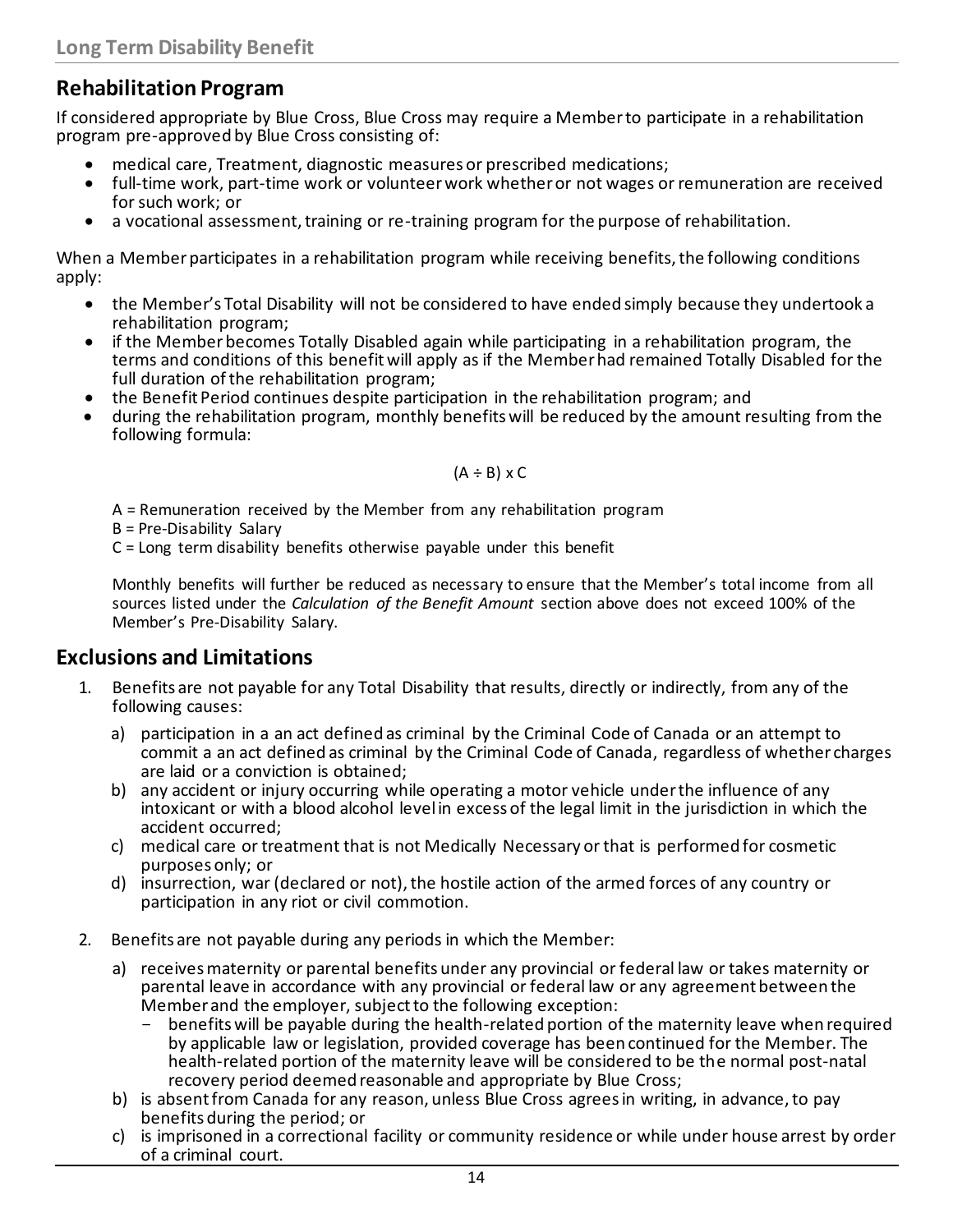#### **Pre-Existing Conditions**

A Pre-Existing Condition is any Illness or injury for which, during the 24 months immediately before the Member's effective date of coverage (under this policy or a Previous Policy), the Member has:

- had a medical consultation;
- been prescribed or taken medication; or
- received treatment, including diagnostic measures.

If the Summary of Benefits specifies the Pre-Existing Conditions provision of this benefit applies, then benefits are not payable if Total Disability results from a Pre-Existing Condition unless Total Disability begins after the Member has been covered for long term disability benefits (under this policy or a Previous Policy) for at least 24 consecutive months.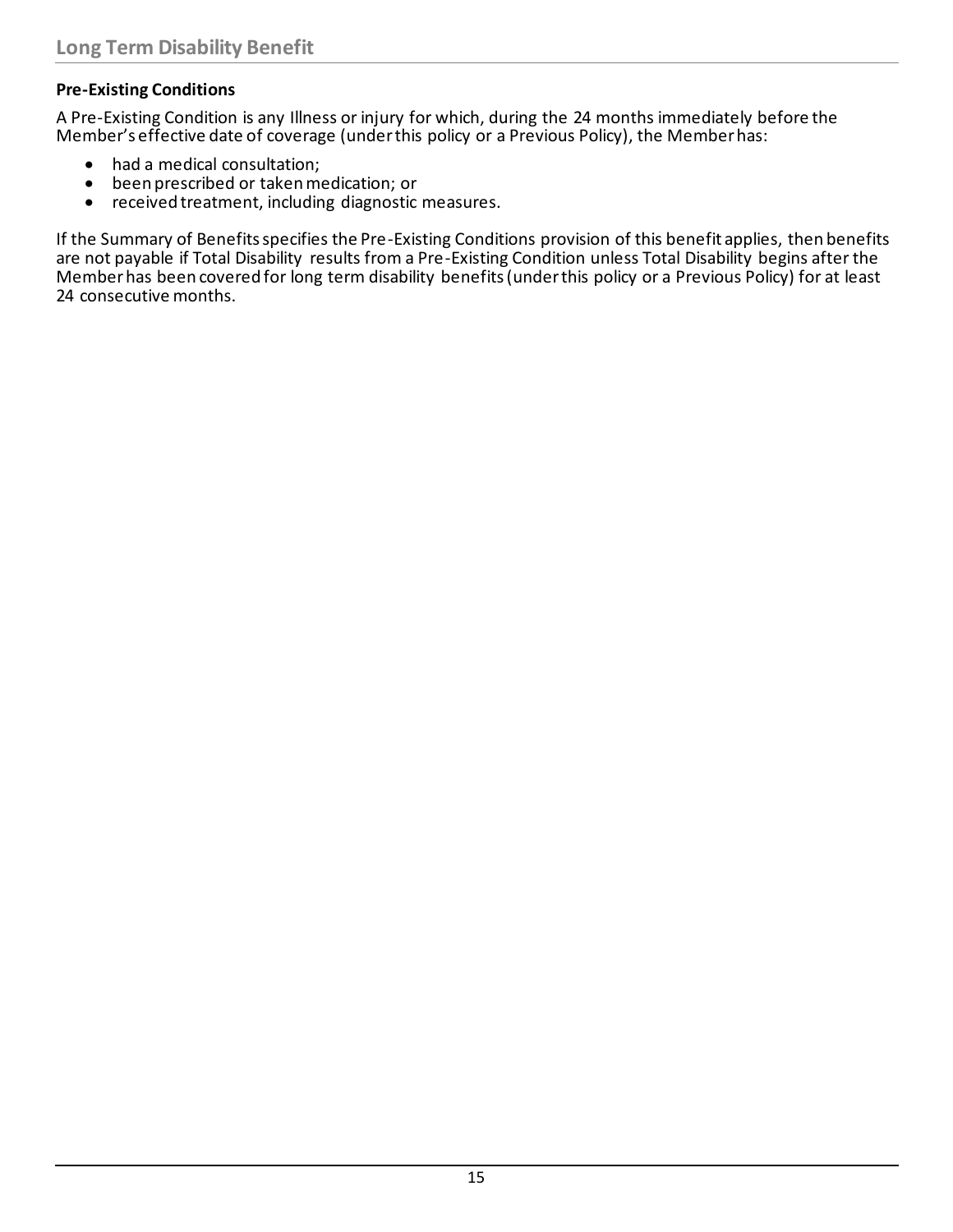## **What Are My Responsibilities Under the Policy?**

#### **Keeping Your Employer Informed**

It is your responsibility to provide your employer with a completed and signed application form, including accurate information on your family status, as well as your beneficiary designations. You must complete the group benefits application form within 31 days from the date you become eligible for coverage.

To ensure coverage is kept up-to-date for you and your Dependents, it is important to report any changes to your employer within 31 days of the change. Failure to do so could result in the need for proof of health before your requested change in coverage takes place. Changes that must be reported to your employer include:

- Adding or removing a Dependent
- Status updates of a Dependent student
- Change in marital status
- Change of beneficiary
- Application for benefits previously waived

## **Beneficiary Designations**

Unless otherwise designated, all benefits are payable to you.

## **Death Benefits**

Benefits payable as a result of your death will be paid to your last designated beneficiary or beneficiaries.

Subject to the provisions of the law, the beneficiary is the person you have designated on your group benefits application form. You may change your beneficiary by submitting a signed written declaration to Blue Cross.

If you designate 2 or more beneficiaries (other than alternatively) without any specification as to how the death benefit will be divided, the benefit payable will be divided equally among the designated beneficiaries.

If your beneficiary predeceases you, you must designate a new beneficiary.

If you die and a beneficiary has not been named in writing, the death benefit will be payable to your estate.

## **Designations made under a previous group insurance policy**

Any beneficiary designation made under your previous group policy has been carried forward to this group policy. You should review the existing designation to ensure it reflects your current intentions.

## **Providing Proof of Claim**

Proof of claim must be provided in writing and in a form acceptable by Blue Cross.

Blue Cross must approve your proof of claim and may require you to provide additional information and undergo a medical examination by a physician or Health Professional as often as deemed necessary. Blue Cross reserves the right to suspend or deny a claim until you have submitted the additional information requested to process the claim.

Costs associated with providing proof of claim are your responsibility.



It is very important to maintain up-to-date beneficiary designations.

When insurance money is paid to the estate, it may be subject to creditor claims and estate taxes.

However, when a beneficiary is named, this person receives the entire benefit tax free, regardless of what debts may be owed by the deceased.

You can change your beneficiary by filling out a beneficiary designation form available through your employer or on our website.



Your proof of claim must be submitted in either English or French. If the original proof of claim is in a language other than English or French, you are responsible for any costs associated with translating your proof of claim.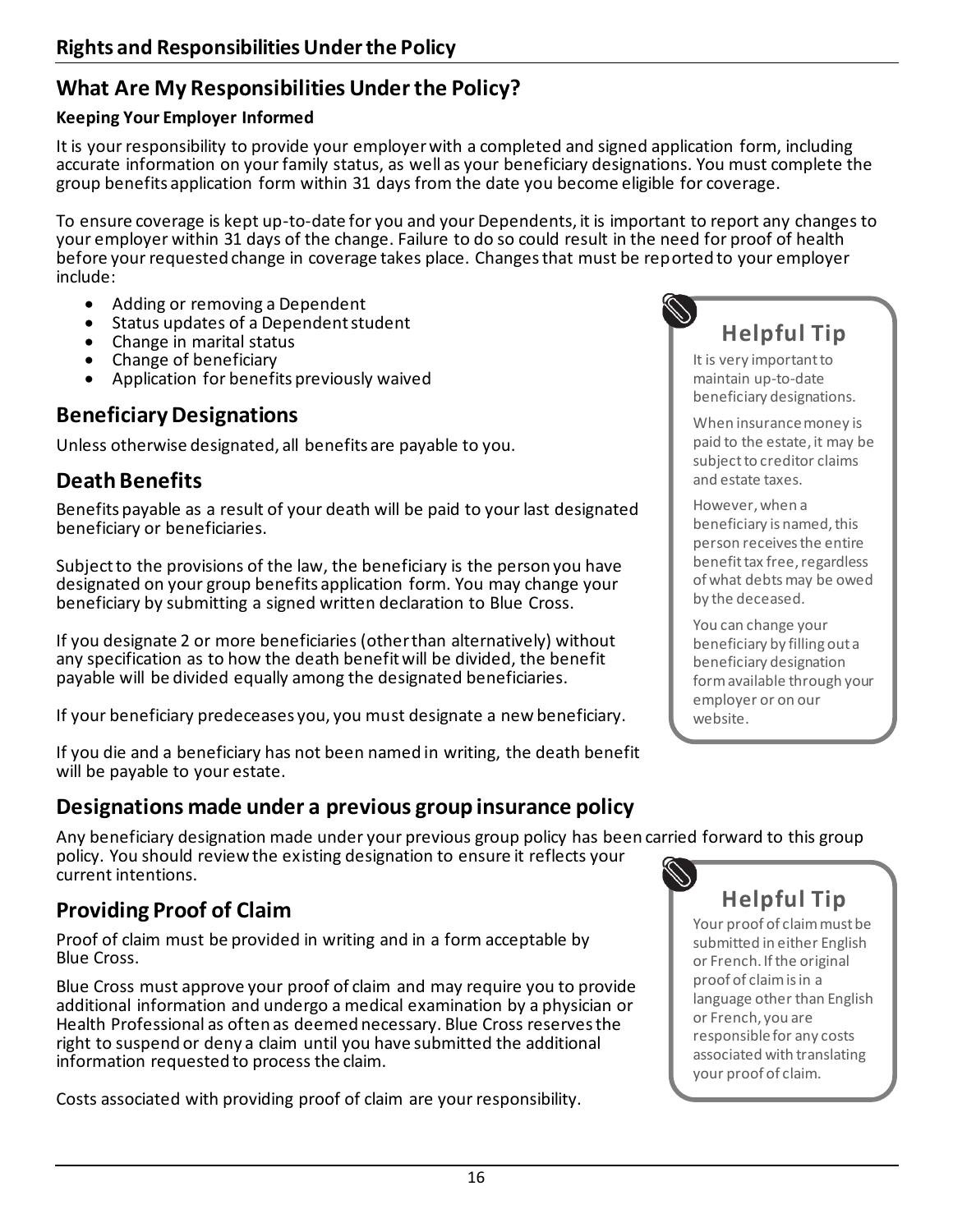#### **Submitting Claims After Your Group Policy Terminates**

If the group policy has terminated, you must submit proof of claim to Blue Cross:

- for disability benefits, **within 6 months** of the onset of disability or the time limit specified by applicable provincial legislation, whichever period is longer; or
- **within 90 days** following the termination date of this group policy for all other benefits.

#### **Recovering Damages From a Third Party (Subrogation)**

If you have the right to file legal action against a third party (individual or corporate body) for a loss relating to any claim submitted under this group benefits plan, Blue Cross is entitled to acquire your rights for recovering damages for any portion of the loss that has been paid by Blue Cross.

You must sign and return the necessary documents to facilitate this process and you must do everything that is required of you to protect your rights to recover damages from the third party.

## **What Are My Rights Under the Policy?**

#### **Privacy**

In the course of providing customers with quality life coverage, Blue Cross acquires and stores certain personal information about its clients and their dependents.

Protecting the confidentiality of client information is fundamental to the way we do business. Our staff takes our privacy policies and procedures very seriously.

#### **What is personal information?**

Personal information includes details about an identifiable individual and may include name, age, identification numbers, income, employment data, marital and dependent status, medical records, and financial information.

#### **How is Your Personal Information Used?**

Your personal information is necessary for Blue Cross to process your application for coverage. Your personal information is used to provide the services outlined in your group policy, to understand your needs so that we can recommend suitable products and services, and to manage our business.

#### **To Whom Could This Personal Information be Disclosed?**

Depending on the type of coverage you carry, release of selected personal information to the following may be necessary in order to provide the services outlined in the group policy of which you are an eligible member:

- other Canadian Blue Cross organizations to administer your benefit plan if you reside outside the Atlantic Provinces, Quebec or Ontario;
- specialized health care professionals when required to assess benefit eligibility;
- government and regulatory authorities in an emergency situation or where required by law ;
- Blue Cross Life Insurance Company of Canada and other third parties, on a confidential basis, when required to administer your benefits; or
- the plan member in any contract under which you are a participant.

We do not provide or sell personal information about you to any outside company for use in marketing and solicitation. Personal information about you or your Dependents is not released to a third party without permission unless necessary to fulfil the services Blue Cross is contracted to provide to you.



For more information on our privacy protection practices, please visit our website.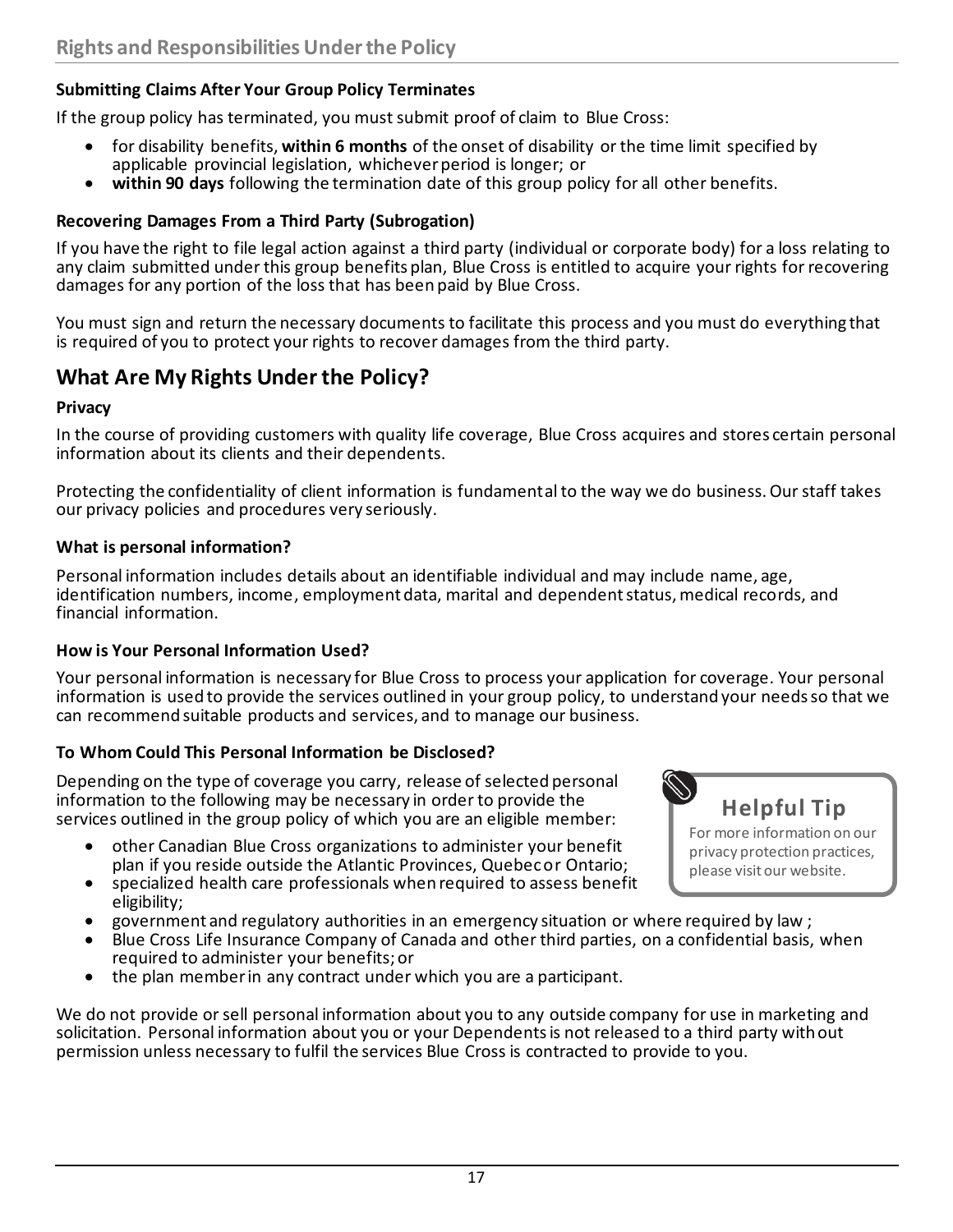By becoming a Blue Cross customer or filing a claim for benefits, you are agreeing to allow your personal information to be used and disclosed in the manner outlined above.

#### **Disputing a Claim Decision**

In the event Blue Cross determines that benefits are not payable, you have the right to appeal the decision by providing written notice to Blue Cross within 30 days from the date of the written denial.

The time limitation to bring an action against Blue Cross under the group policy begins on the date of the initial written denial from Blue Cross and runs until the expiry of the minimum limitation period as prescribed by the applicable provincial legislation.

Every action or proceeding against Blue Cross for the recovery of insurance money payable under the policy is absolutely barred unless commenced within the time set out in the Insurance Act or other applicable legislation.

#### **Copy of the Group Policy**

Where legislated, you have the right to request a copy of the contract for insured benefits, your application for benefits and any written statements or other record provided to Blue Cross as proof of your health.

## **The Rights of Blue Cross Under the Policy**

#### **Recovery of Overpaid Amounts**

Blue Cross has the right to recover from a Participant:

- any amount paid in error;
- any amount paid as a result of claims made by the Participant on the basis of fraudulent pretenses or misrepresentations; or
- any amount paid that has resulted in overpayment to the Participant.

Blue Cross has the right to reduce future benefit payments to the Participant until the excess amount is fully recovered.

#### **Termination or Suspension of Benefit Payments**

Blue Cross may, without prior notice, suspend or terminate the rights and benefits of a Participant in the following circumstances:

- the discovery of a claims discrepancy or the initiation of a claim abuse investigation; or
- the filing of criminal charges or initiation of disciplinary action against the Participant by Blue Cross.

Blue Cross also has the right to suspend or deny payment of a claim for any services or supplies prescribed, rendered or dispensed by a provider who is under investigation by a regulatory body or by Blue Cross or who has been charged with an offence in relation to the provider's conduct or practice.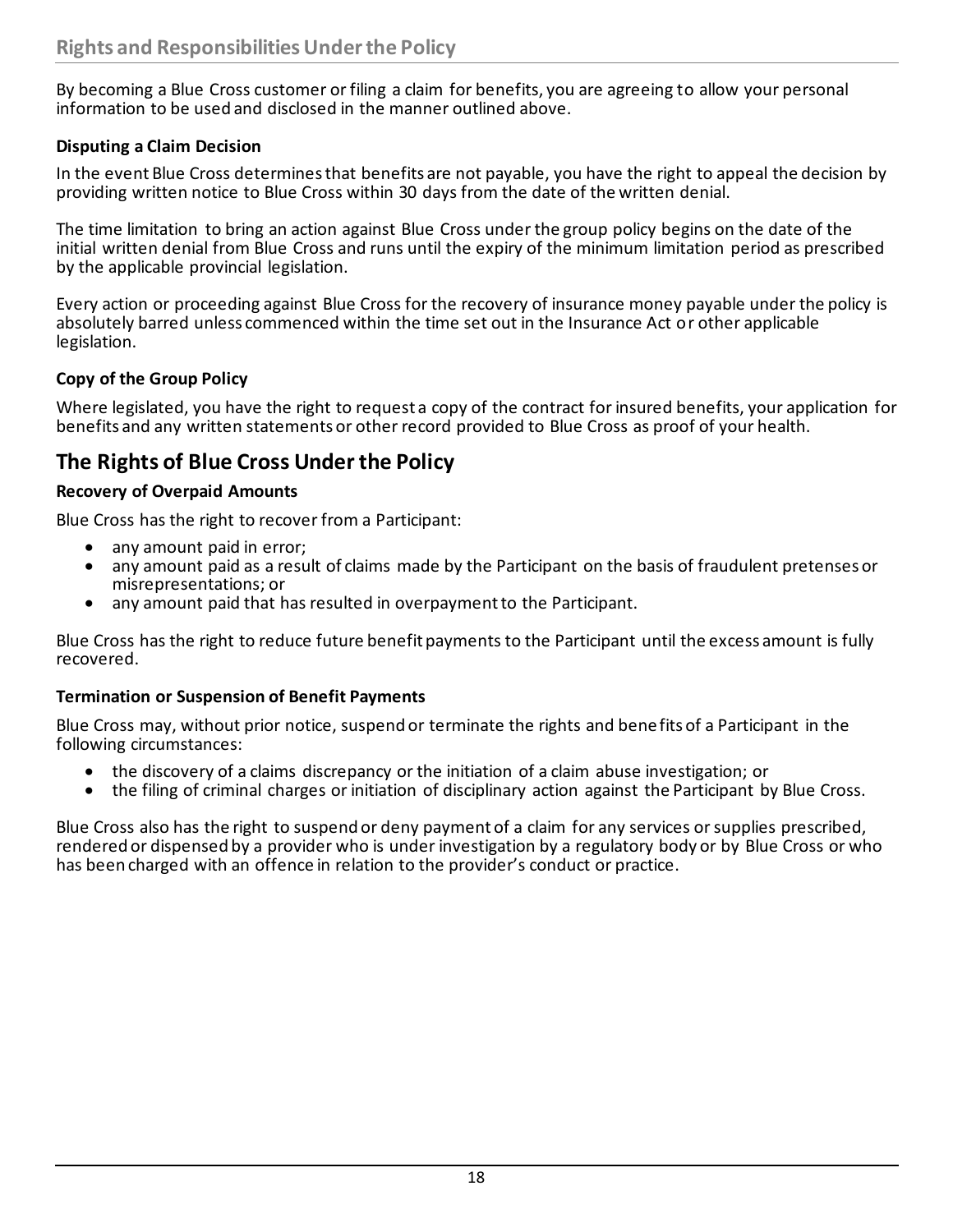## **How to Obtain a Claim Form**

All claim forms for life or disability benefits can be obtained through your group benefits administrator.

## **How to Submit a Claim**

You can submit your claims to Blue Cross by:

- mail, fax or scan to the address indicated on the applicable claim form;
- dropping the form off at one of our Quick Pay® locations; or
- providing them to your group benefits administrator.

## **Plan Member Website**

The plan member website is a secure, user-friendly website that is available 24 hours a day, 7 days a week. The website provides additional information regarding your coverage and other useful options including:

- **Coverage inquiry:** Detailed information about your group benefits plan;
- **Forms:** Printable versions of Blue Cross forms;
- **Addition/updating of banking information** for direct deposit of claim payments;
- **Member statements:** view claims history for you and your Dependents;
- **Record of payments:** view transactions issued to yourself or the service provider;
- **Submit claims** electronically.

To register for the plan member website, visit **www.medaviebc.ca** and log in.



For security reasons, the plan member website is for your use only. Dependents and other family members will not have access to the site.